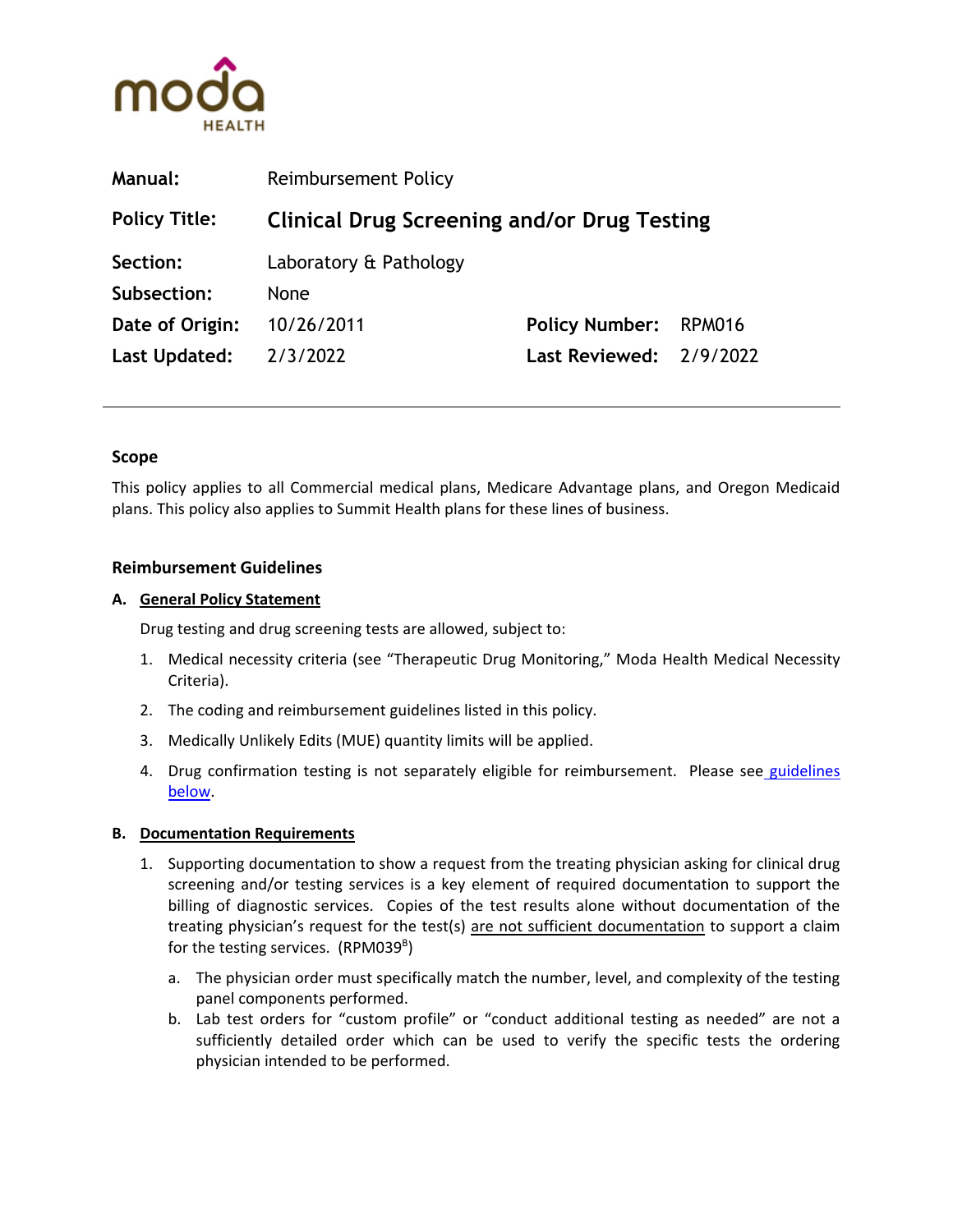- 2. Requirements when requisition form is unsigned.
	- a. Documentation that the treating physician ordered the test(s) must be available upon request. (CMS 42 CFR 410<sup>9</sup>) The clinical lab/pathologist has choices about which form or type of documentation they maintain or utilize to fulfill this requirement.
		- i. A requisition form signed and dated by the treating physician is one acceptable method of documenting the physician order.
		- ii. Instead of a signed and dated requisition form, the billing office may provide medical documentation by the treating physician showing that he/she intended the clinical diagnostic test be performed.
			- 1) (Examples include progress note, office visit note, operative report noting specimens submitted and tests requested.)
			- 2) Specific tests requested must be identified, not just "labs sent," "custom profile," etc.
			- 3) This alternative documentation from the treating physician's medical records must be signed and dated. (RPM039<sup>B</sup>)
	- b. **"Note:** There are some circumstances for which an order does not need to be signed. As an example, orders for clinical diagnostic lab tests are not required to be signed. The rules in 42 CFR 410 and IOM Medicare Benefit Policy Manual, Publication 100-02, Chapter 15, Section 80.6.1, state that if the order for the clinical diagnostic test is unsigned, there must be medical documentation by the treating physician (e.g., a progress note) that he/she intended the clinical diagnostic test be performed. This documentation showing the intent that the test be performed must be authenticated by the author via a handwritten or electronic signature." (CMS<sup>9</sup>) (CMS<sup>10</sup>) (Noridian Medicare<sup>11</sup>)

Comments to clarify terms in quote above:

["orders for clinical diagnostic lab tests" is equivalent to a requisition form.] ["must be authenticated by the author via a handwritten or electronic signature" means these documents must be signed and dated.]

- c. "Documentation and recordkeeping requirements… We clarified that we do not require the signature of the ordering physician on a requisition for laboratory tests. However, documentation that the physician ordered the test must be available upon our request." (CMS 42 CFR 410<sup>9</sup>, page 4)
- 3. When sufficient documentation is not provided.
	- a. Testing line items will be denied as not documented or for incomplete and/or insufficient documentation when:
		- i. The supporting medical record documentation submitted showing the treating physician's request for clinical drug screening and/or testing:
			- 1) Is not signed by the treating/requesting physician.
			- 2) The signature of the treating/requesting physician is not dated.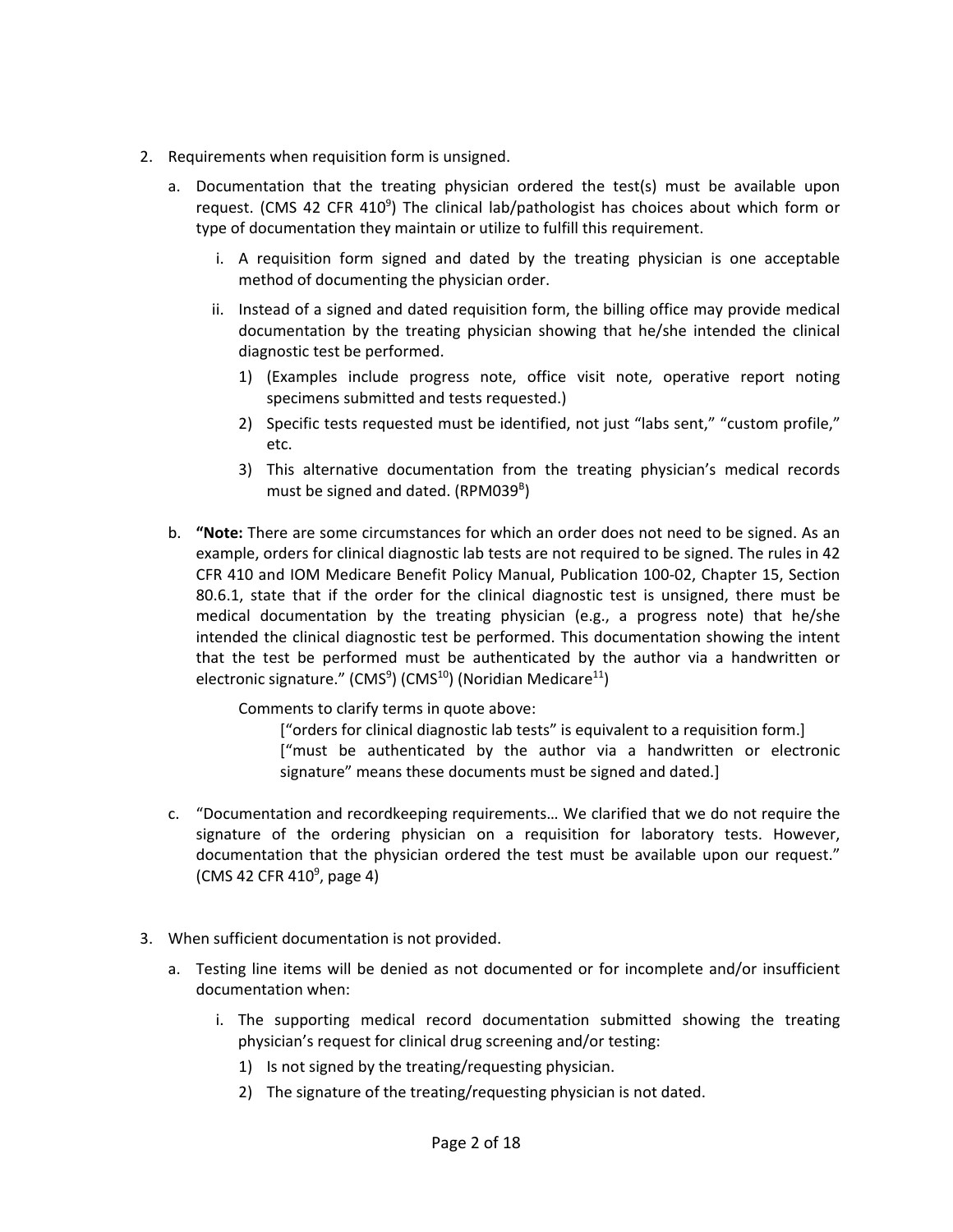- ii. Test results were submitted, but without documentation of the treating physician's request for the test(s).
- b. Line items will be denied with an explanation code indicating the documentation is incomplete and/or insufficient, and the requirements to support billing the procedure code have not been met. This denial for insufficient documentation is not intended to communicate that the test was not performed, nor does it necessarily indicate that copies of the test results themselves have not been received for review. The denial simply indicates that at least one of the key documentation requirements was not met.

### **C. For dates of service January 1, 2017 and following:**

- 1. Claims processing and adjudication follows CMS coding guidelines for reporting drug testing procedures, as outlined in the CMS Calendar Year (CY) 2017 Clinical Laboratory Fee Schedule (CLFS) Final Determinations document posted on the CMS website.  $(CMS<sup>12</sup>)$ 
	- a. Submit claims for drug testing services for all Commercial and Medicare Advantage lines of business using CPT codes 80305 – 80307 and HCPCS codes G0480 – G0483, G0659 as appropriate.
		- i. Only one of the three presumptive codes (80305, 80306, 80307) may be billed per day. Select the most appropriate code for the method of testing performed.
		- ii. Only one of the five definitive codes (G0480, G0481, G0482, G0483, G0659) may be billed per day. Select the most appropriate code for the testing performed.
			- 1) For definitive testing, the selection of the correct definitive G code to bill is based on two factors:
				- a) The use or absence of specific (1) calibration controls, (2) quality controls, and  $(3)$  internal standards.  $(CMS<sup>12</sup>)$
				- b) The number of drug classes documented as tested.
					- i) The available drug classes are specified by CMS  $(^8)$ .
					- ii) The AMA CPT Manual may be consulted for examples of individual drugs within each drug class.
			- 2) Report a code from range G0480 G0483 if the drug testing method utilized "stable isotope or other universally recognized internal standards in all samples (e.g., to control for matrix effects, interferences and variations in signal strength)" and "method or drug-specific calibration and matrix-matched quality control material (e.g., to control for instrument variations and mass spectral drift)"  $(CMS<sup>12</sup>)$
			- 3) G0659 must be reported if the definitive drug testing method was performed:
				- a) Without method or drug-specific calibration,
				- b) Without matrix-matched quality control material, or
				- c) Without use of stable isotope or other universally recognized internal standard(s) for each drug, drug metabolite or drug class per specimen.

If *any one* of these requirements is missing, G0659 must be used instead of G0480 – G0483, regardless of the number of drug classes tested. (CMS $^{12}$ )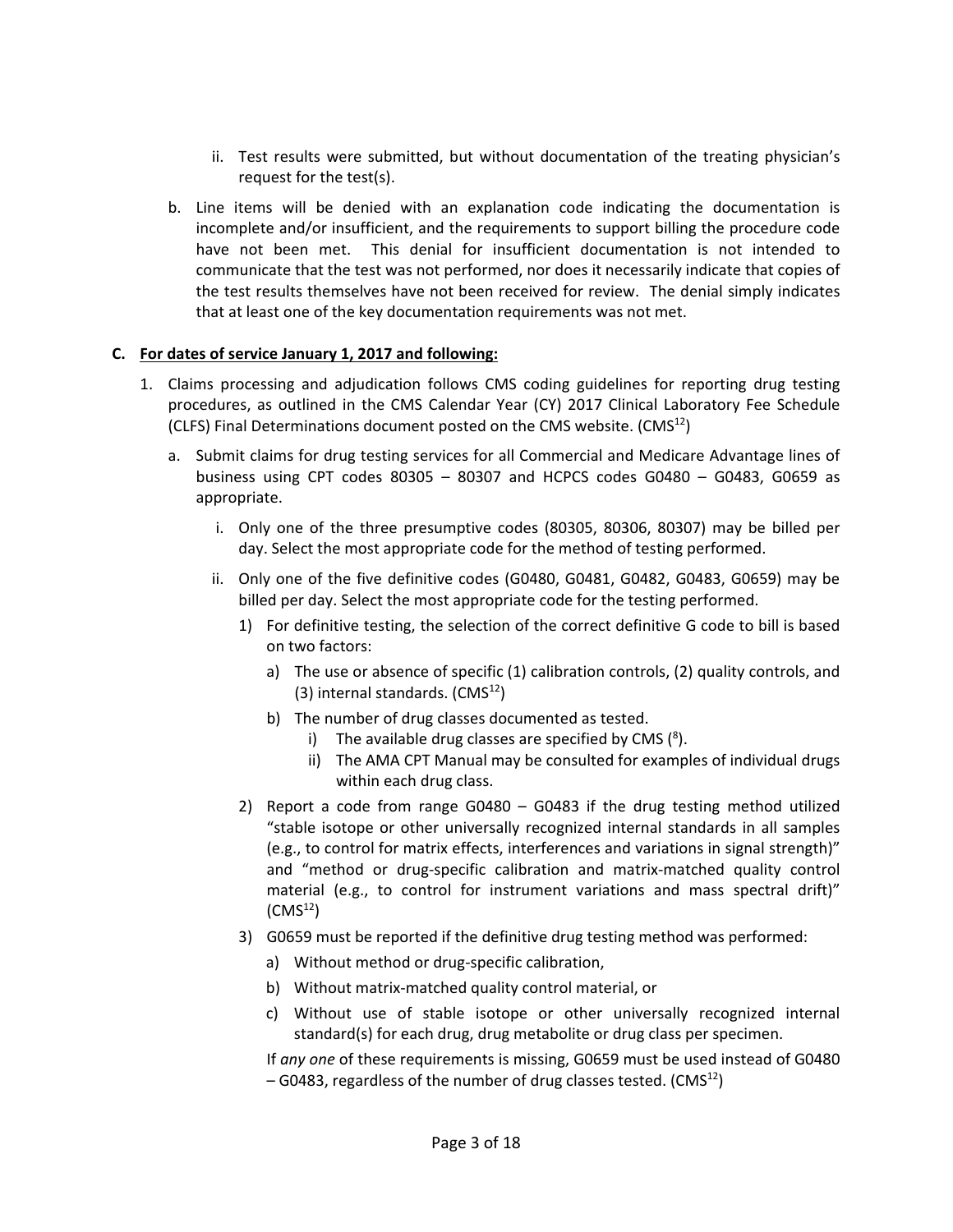- iii. A maximum of one service unit per procedure code per date of service may be billed when submitting 80305 – 80307, G0480 – G0483, and/or G0659.
- b. For drug confirmation tests see below for guidelines.
- c. Specimen validity testing is not eligible to be separately billed under any procedure codes (e.g., 81000, 81001, 81002, 81003, 81005, 81099, 82570, 83986, or any other code). This is because for all codes in range 80305 – 80307 & G0480 – G0483, G0659, the code description indicates that this testing is included if it was performed.
- d. CPT codes 80150, 80162, 80163, 80165, 80171, and 80299 are expected to be used only when the patient is on a prescription of the drug in question.
	- i. These codes should not be used to report urine drug testing for illicit use of these drugs. Use 80305 – 80307, G0480 – G0483, G0659 instead.
	- ii. For unlisted code 80299, a description must be provided on the claim describing the therapeutic drug which is being quantified. (CPT guidelines for unlisted code reporting)
- e. CPT code 80299 *Quantitation of therapeutic drug, not elsewhere specified* is considered included in 80305 – 80307, G0480 – G0483, and G0659 when submitted in combination with these codes.
- f. CPT codes 80320 80377 are not accepted for processing.
	- i. These services should be reported with G0480 G0483, G0659.
	- ii. CPT codes 80320 80377 will be denied to provider liability as follows:

| EX code 53B | This procedure code is not accepted for processing by Moda          |  |  |
|-------------|---------------------------------------------------------------------|--|--|
|             | Health for this type of plan and/or line of business.               |  |  |
| CARC 181    | Procedure code was invalid on the date of service.                  |  |  |
| RARC N657   | This should be billed with the appropriate code for these services. |  |  |

- g. For Medicaid claims, follow Oregon Medicaid guidelines.
- <span id="page-3-0"></span>2. Drug Confirmation Tests
	- a. Per CMS guidelines, drug confirmation tests are not eligible to be separately reported under 82570, 83935, 83986, nor any other procedure code, unlisted codes or otherwise.
	- b. Drug confirmation testing is considered included in CPT codes 80305 80307 and HCPCS codes G0480 – G0483, G0659, and is not eligible for separate reimbursement.
	- c. If records review determines that confirmation testing has been submitted and inadvertently allowed, the provider will not be allowed to retain reimbursement. The claim will be adjusted to deny the confirmation testing as included in the primary drug testing service, and a refund request will be generated.

### **D. For dates of service prior to January 1, 2017:**

Information for dates of service in 2016, 2015, 2014, and prior years has been archived. If this information is needed, please provide the relevant claim number and date of service and request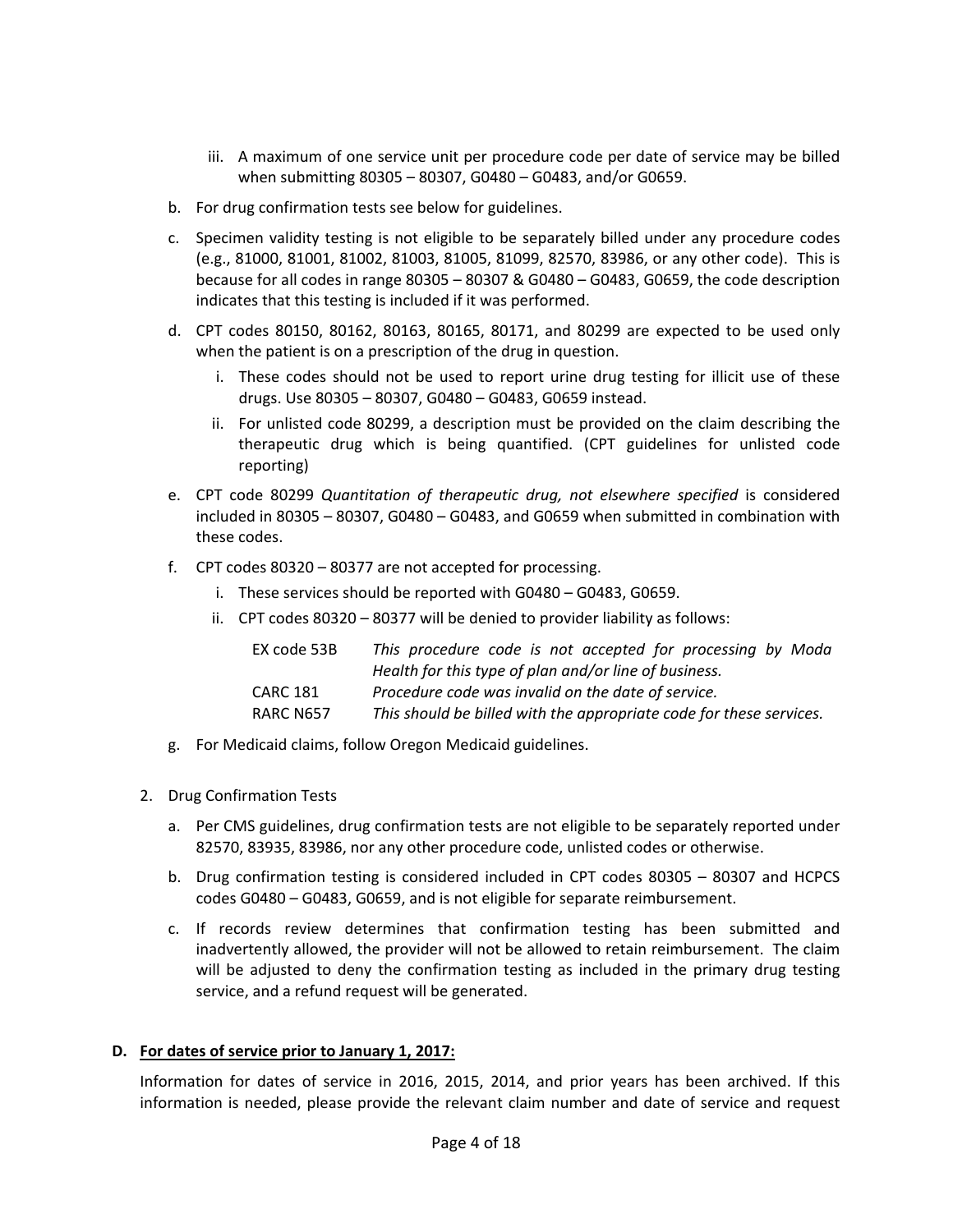the archived policy information. A 2016 version of this policy containing the archived information applicable to this time span will be obtained and provided to you.

# **Codes, Terms, and Definitions**

### Acronyms & Abbreviations Defined

| Acronym<br>or<br><b>Abbreviation</b> |          | <b>Definition</b>                                                              |
|--------------------------------------|----------|--------------------------------------------------------------------------------|
| AMA                                  | $=$      | American Medical Association                                                   |
| <b>CCI</b>                           | $\equiv$ | Correct Coding Initiative (see "NCCI")                                         |
| <b>CLIA</b>                          | $=$      | <b>Clinical Laboratory Improvement Amendments</b>                              |
| <b>CMS</b>                           | $=$      | <b>Centers for Medicare and Medicaid Services</b>                              |
| <b>CPT</b>                           | $=$      | <b>Current Procedural Terminology</b>                                          |
| <b>DRG</b>                           | $=$      | Diagnosis Related Group (also known as/see also MS DRG)                        |
| <b>HCPCS</b>                         |          | Healthcare Common Procedure Coding System                                      |
|                                      | $=$      | (acronym often pronounced as "hick picks")                                     |
| <b>HIPAA</b>                         | $=$      | Health Insurance Portability and Accountability Act                            |
| MS DRG                               | $=$      | Medicare Severity Diagnosis Related Group (also known as/see also DRG)         |
| <b>MUE</b>                           | $=$      | <b>Medically Unlikely Edits</b>                                                |
| <b>NCCI</b>                          | $\equiv$ | National Correct Coding Initiative (aka "CCI")                                 |
| <b>RPM</b>                           | $=$      | Reimbursement Policy Manual (e.g., in context of "RPM052" policy number, etc.) |
| UB                                   | $=$      | Uniform Bill                                                                   |

## Definition of Terms

| <b>Term</b>                      | <b>Definition</b>                                                                                                                                                                                                                                                                                         |
|----------------------------------|-----------------------------------------------------------------------------------------------------------------------------------------------------------------------------------------------------------------------------------------------------------------------------------------------------------|
| Definitive Drug<br>Class testing | AMA definition:<br>Definitive Drug Class testing are qualitative or quantitative tests to identify possible<br>use or non-use of a drug. These tests identify specific drugs and associated<br>metabolites, if performed. A presumptive test is not required prior to a definitive drug<br>test. $(AMA4)$ |
|                                  | CMS definition:<br>"Quantitative testing" = "definitive testing."                                                                                                                                                                                                                                         |
|                                  | Definitive drug testing identifies the specific drug and quantity in the patient. (CMS <sup>8</sup> )                                                                                                                                                                                                     |
| Drug Assays                      | Lab tests performed to identify possible use or non-use of a drug that is not a known,<br>prescribed medication (therapeutic drug assay).                                                                                                                                                                 |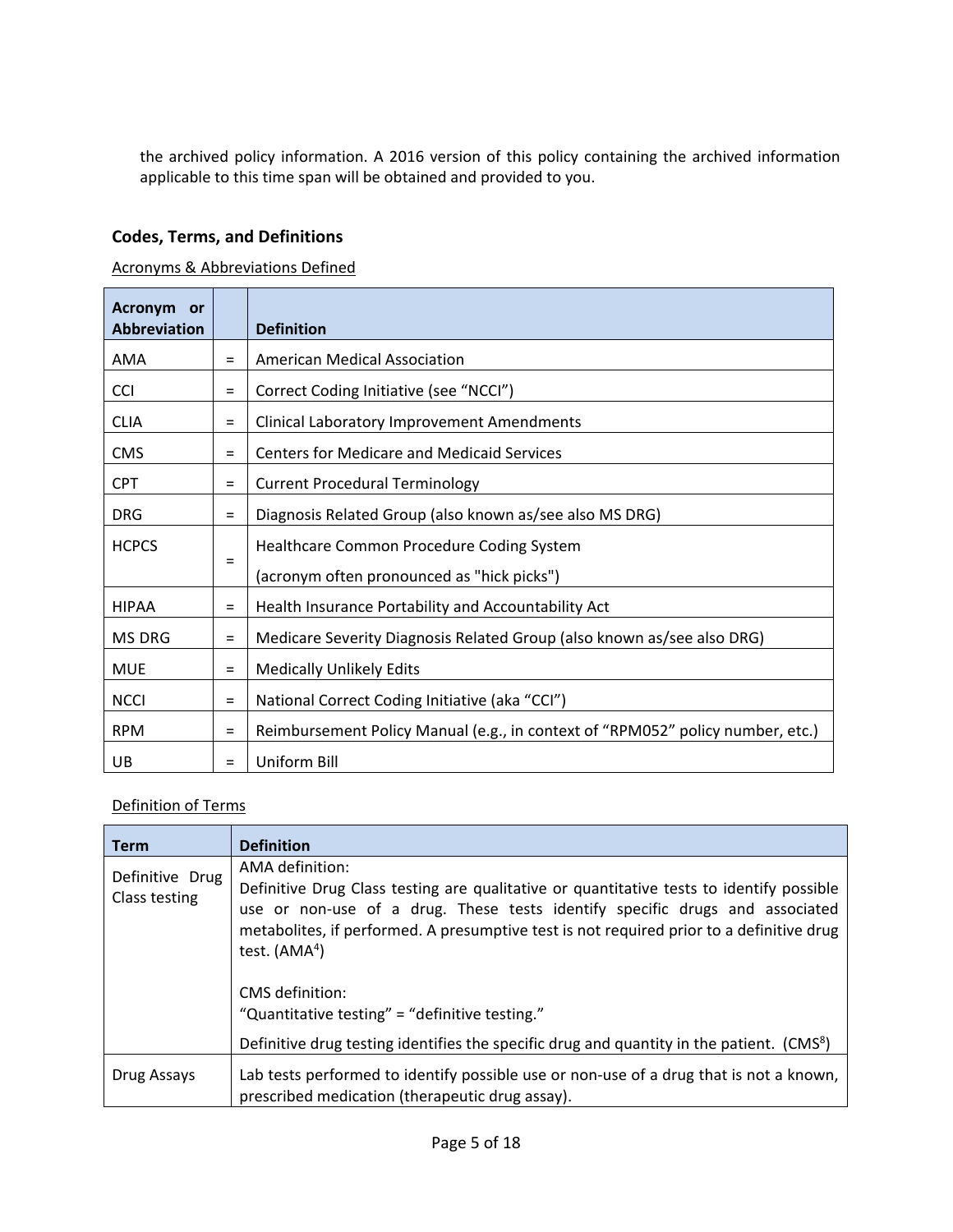| <b>Term</b>       | <b>Definition</b>                                                                                                                                             |  |  |
|-------------------|---------------------------------------------------------------------------------------------------------------------------------------------------------------|--|--|
| Drug              | AMA definition:                                                                                                                                               |  |  |
| confirmation      | Drug confirmation is a repeat of the test to reduce the risk of a false positive or false                                                                     |  |  |
|                   | negative result. Confirmation tests can be performed on qualitative and/or                                                                                    |  |  |
|                   | quantitative testing. (AMA <sup>4</sup> )                                                                                                                     |  |  |
|                   |                                                                                                                                                               |  |  |
|                   | CMS definition:                                                                                                                                               |  |  |
|                   | Confirmation drug tests confirm the results of the screening drug tests.                                                                                      |  |  |
|                   | (Note: For dates of service 1/1/2016 and following, CMS no longer recognizes a                                                                                |  |  |
|                   | separate procedure code for drug confirmation testing.) (CMS <sup>8</sup> )                                                                                   |  |  |
| Presumptive       | AMA definition:                                                                                                                                               |  |  |
| <b>Drug Class</b> | Presumptive Drug Class testing procedures are used to identify possible use or non-                                                                           |  |  |
| testing           | use of a drug or drug class. A presumptive test may be followed by a definitive test in                                                                       |  |  |
|                   | order to specifically identify drugs or metabolites. (AMA <sup>4</sup> )                                                                                      |  |  |
|                   |                                                                                                                                                               |  |  |
|                   | CMS definition:                                                                                                                                               |  |  |
|                   | Presumptive drug testing procedures are "screening" tests for drugs of abuse. (CMS <sup>8</sup> )                                                             |  |  |
| Qualitative       | AMA definition $(AMA4)$ :                                                                                                                                     |  |  |
| drug testing      | Qualitative drug testing determines the presence or absence of drug or drug<br>metabolite in the sample. The test result is expressed in non-numerical terms. |  |  |
|                   | Negative test result:                                                                                                                                         |  |  |
|                   | A test result which states that either no drug or metabolite is present or drug                                                                               |  |  |
|                   | or metabolite is not present in an amount greater than the cutoff                                                                                             |  |  |
|                   | concentration.                                                                                                                                                |  |  |
|                   | Positive test result:                                                                                                                                         |  |  |
|                   | A test result which states that a drug or metabolite is present.                                                                                              |  |  |
|                   |                                                                                                                                                               |  |  |
|                   | CMS definition:                                                                                                                                               |  |  |
|                   | CMS considers that "qualitative testing", "screening testing", and "presumptive                                                                               |  |  |
|                   | testing" all mean the same thing. (CMS <sup>8</sup> )                                                                                                         |  |  |
| Quantitative      | AMA definition (AMA <sup>4</sup> ):                                                                                                                           |  |  |
| drug testing      | Quantitative drug testing determines the specific quantity of drug or drug metabolite                                                                         |  |  |
|                   | present in the sample. The test result is expressed in numerical terms.                                                                                       |  |  |
|                   | CMS definition:                                                                                                                                               |  |  |
|                   | "Quantitative testing" = "definitive testing."                                                                                                                |  |  |
|                   | "quantitative or "definitive" testingidentifies the specific drug and quantity in the                                                                         |  |  |
|                   | patient." (CMS <sup>8</sup> )                                                                                                                                 |  |  |
| Therapeutic       | Therapeutic Drug Assays are performed to monitor clinical responses to a known,                                                                               |  |  |
| Drug Assays       | prescribed medication. Therapeutic Drug Assay (TDA) procedures are typically                                                                                  |  |  |
|                   | quantitative tests and the specimen type is whole blood, serum, plasma, or                                                                                    |  |  |
|                   | cerebrospinal fluid. (AMA <sup>5</sup> )                                                                                                                      |  |  |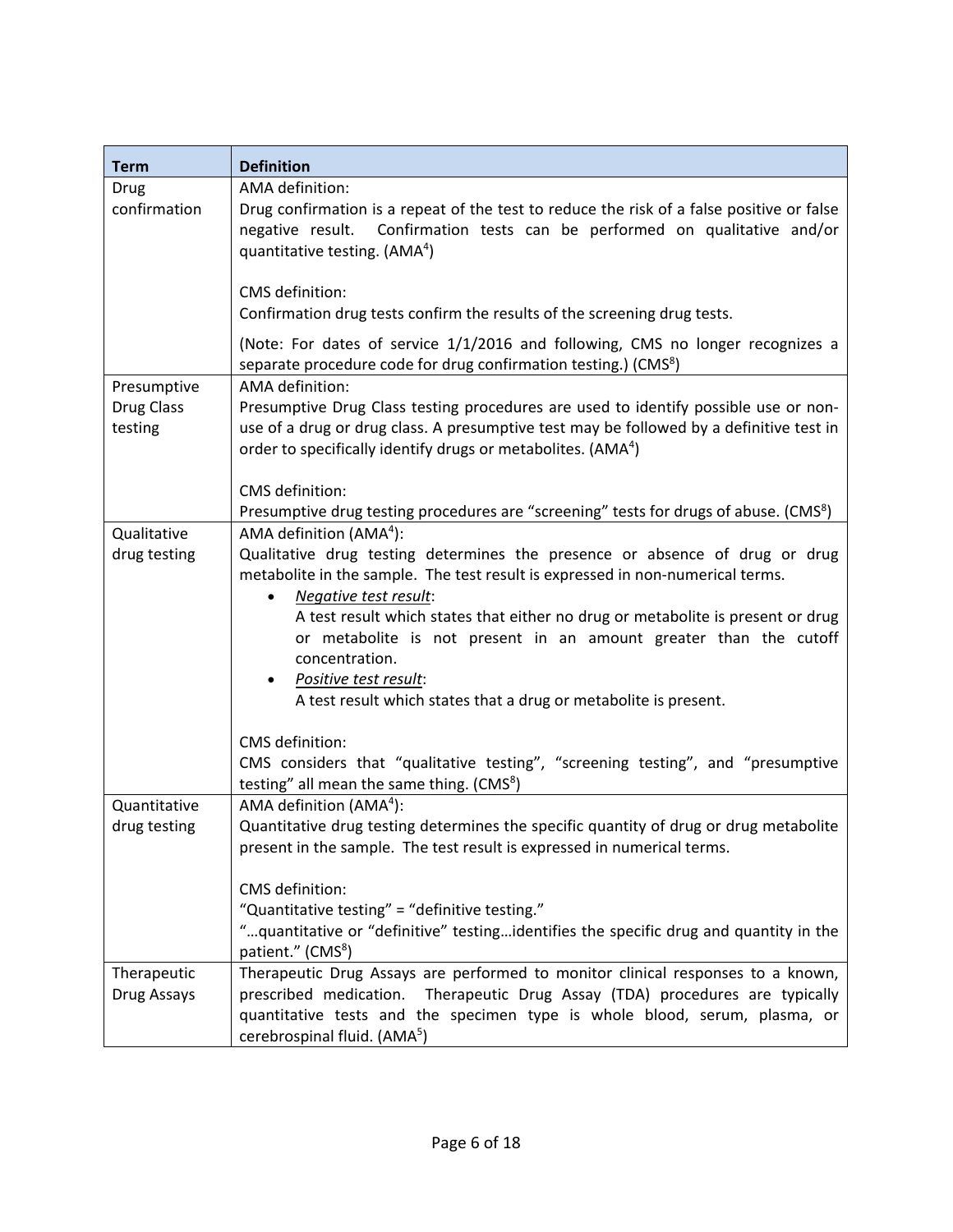| Procedure<br>Code | <b>Procedure Code Description</b>                                                                                                                                                                                                                                                                                                                                                                                                                                                                                                                                                                                                                                                                                                                                                                                                                                                                                                                 | <b>Valid for</b><br><b>Dates of Service:</b>              |
|-------------------|---------------------------------------------------------------------------------------------------------------------------------------------------------------------------------------------------------------------------------------------------------------------------------------------------------------------------------------------------------------------------------------------------------------------------------------------------------------------------------------------------------------------------------------------------------------------------------------------------------------------------------------------------------------------------------------------------------------------------------------------------------------------------------------------------------------------------------------------------------------------------------------------------------------------------------------------------|-----------------------------------------------------------|
| G0477             | Drug tests(s), presumptive, any number of drug classes; any<br>number of devices or procedures, (eg, immunoassay) capable<br>of being read by direct optical observation only (eg, dipsticks,<br>cups, cards, cartridges), includes sample validation when<br>performed, per date of service.                                                                                                                                                                                                                                                                                                                                                                                                                                                                                                                                                                                                                                                     | $1/1/2016$ to<br>12/31/2016                               |
| G0478             | Drug tests(s), presumptive, any number of drug classes; any<br>number of devices or procedures, (eg, immunoassay) read by<br>instrument-assisted direct optical observation (eg, dipsticks,<br>cups, cards, cartridges), includes sample validation when<br>performed, per date of service.                                                                                                                                                                                                                                                                                                                                                                                                                                                                                                                                                                                                                                                       | $1/1/2016$ to<br>12/31/2016                               |
| G0479             | Drug tests(s), presumptive, any number of drug classes; any<br>number of devices or procedures by instrumented chemistry<br>analyzers (eg, immunoassay, enzyme assay, TOF, MALDI, LDTD,<br>DESI, DART, GHPC, GC mass spectrometry), includes sample<br>validation when performed, per date of service.                                                                                                                                                                                                                                                                                                                                                                                                                                                                                                                                                                                                                                            | $1/1/2016$ to<br>12/31/2016                               |
| G0480             | Drug test(s), definitive, utilizing (1) drug identification methods<br>able to identify individual drugs and distinguish between<br>structural isomers (but not necessarily stereoisomers),<br>including, but not limited to GC/MS (any type, single or<br>tandem) and LC/MS (any type, single or tandem and excluding<br>immunoassays (e.g., IA, EIA, ELISA, EMIT, FPIA) and enzymatic<br>methods (eg, alcohol dehydrogenase)), (2) stable isotope or<br>other universally recognized internal standards in all samples<br>(e.g., to control for matrix effects, interferences and variations<br>in signal strength), and (3) method or drug-specific calibration<br>and matrix-matched quality control material (e.g., to control for<br>instrument variations and mass spectral drift); qualitative or<br>quantitative, all sources, includes specimen validity testing, per<br>day; 1-7 drug class(es), including metabolite(s) if performed. | $1/1/2017$ to current<br>(Description change<br>for 2017) |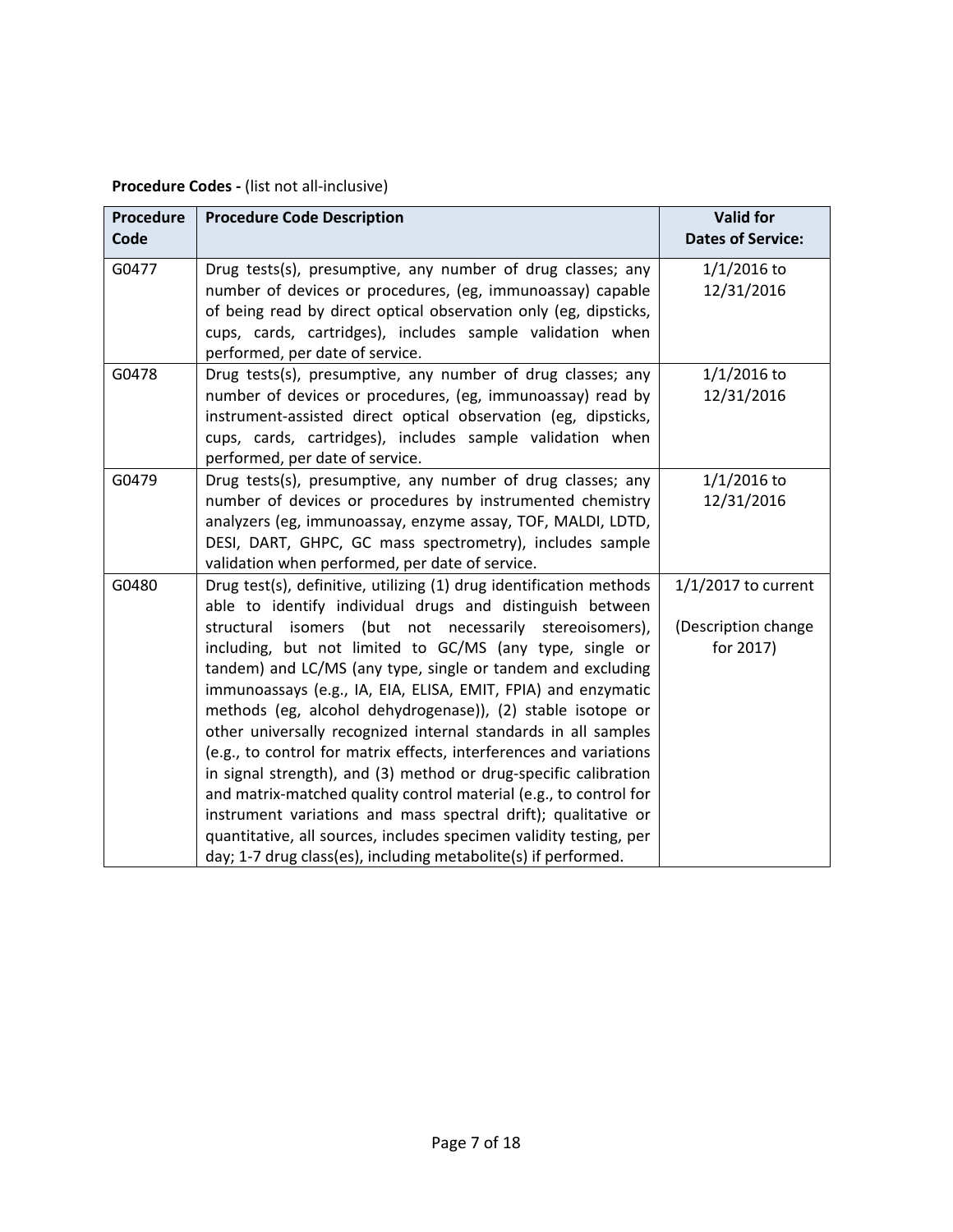| <b>Procedure</b> | <b>Procedure Code Description</b>                                                                                                     | <b>Valid for</b><br><b>Dates of Service:</b> |
|------------------|---------------------------------------------------------------------------------------------------------------------------------------|----------------------------------------------|
| Code             |                                                                                                                                       |                                              |
| G0481            | Drug test(s), definitive, utilizing (1) drug identification methods<br>able to identify individual drugs and distinguish between      | $1/1/2017$ to current                        |
|                  | structural isomers (but not necessarily stereoisomers),                                                                               | (Description change                          |
|                  | including, but not limited to GC/MS (any type, single or                                                                              | for 2017)                                    |
|                  | tandem) and LC/MS (any type, single or tandem and excluding                                                                           |                                              |
|                  | immunoassays (e.g., IA, EIA, ELISA, EMIT, FPIA) and enzymatic                                                                         |                                              |
|                  | methods (eg, alcohol dehydrogenase)), (2) stable isotope or                                                                           |                                              |
|                  | other universally recognized internal standards in all samples                                                                        |                                              |
|                  | (e.g., to control for matrix effects, interferences and variations                                                                    |                                              |
|                  | in signal strength), and (3) method or drug-specific calibration                                                                      |                                              |
|                  | and matrix-matched quality control material (e.g., to control for                                                                     |                                              |
|                  | instrument variations and mass spectral drift); qualitative or                                                                        |                                              |
|                  | quantitative, all sources, includes specimen validity testing, per<br>day; 8-14 drug class(es), including metabolite(s) if performed. |                                              |
| G0482            | Drug test(s), definitive, utilizing (1) drug identification methods                                                                   | $1/1/2017$ to current                        |
|                  | able to identify individual drugs and distinguish between                                                                             |                                              |
|                  | structural isomers (but not necessarily stereoisomers),                                                                               | (Description change                          |
|                  | including, but not limited to GC/MS (any type, single or                                                                              | for 2017)                                    |
|                  | tandem) and LC/MS (any type, single or tandem and excluding                                                                           |                                              |
|                  | immunoassays (e.g., IA, EIA, ELISA, EMIT, FPIA) and enzymatic                                                                         |                                              |
|                  | methods (eg, alcohol dehydrogenase)), (2) stable isotope or                                                                           |                                              |
|                  | other universally recognized internal standards in all samples                                                                        |                                              |
|                  | (e.g., to control for matrix effects, interferences and variations                                                                    |                                              |
|                  | in signal strength), and (3) method or drug-specific calibration                                                                      |                                              |
|                  | and matrix-matched quality control material (e.g., to control for                                                                     |                                              |
|                  | instrument variations and mass spectral drift); qualitative or                                                                        |                                              |
|                  | quantitative, all sources, includes specimen validity testing, per                                                                    |                                              |
|                  | day; 15-21 drug class(es), including metabolite(s) if performed.                                                                      |                                              |
| G0483            | Drug test(s), definitive, utilizing (1) drug identification methods                                                                   | $1/1/2017$ to current                        |
|                  | able to identify individual drugs and distinguish between                                                                             |                                              |
|                  | structural isomers (but not necessarily stereoisomers),                                                                               | (Description change                          |
|                  | including, but not limited to GC/MS (any type, single or                                                                              | for 2017)                                    |
|                  | tandem) and LC/MS (any type, single or tandem and excluding<br>immunoassays (e.g., IA, EIA, ELISA, EMIT, FPIA) and enzymatic          |                                              |
|                  | methods (eg, alcohol dehydrogenase)), (2) stable isotope or                                                                           |                                              |
|                  | other universally recognized internal standards in all samples                                                                        |                                              |
|                  | (e.g., to control for matrix effects, interferences and variations                                                                    |                                              |
|                  | in signal strength), and (3) method or drug-specific calibration                                                                      |                                              |
|                  | and matrix-matched quality control material (e.g., to control for                                                                     |                                              |
|                  | instrument variations and mass spectral drift); qualitative or                                                                        |                                              |
|                  | quantitative, all sources, includes specimen validity testing, per                                                                    |                                              |
|                  | day; 22 or more drug class(es), including metabolite(s) if                                                                            |                                              |
|                  | performed.                                                                                                                            |                                              |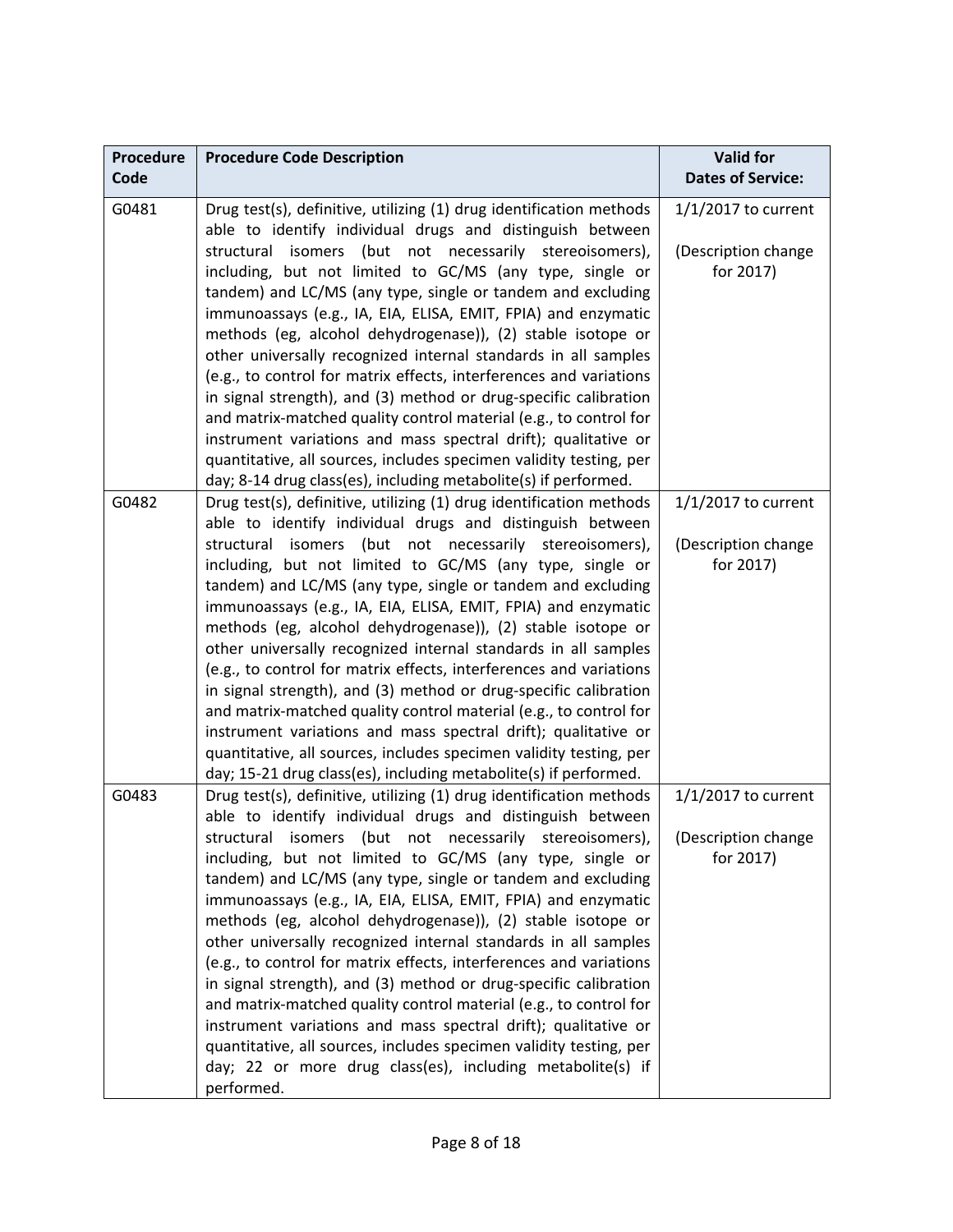| <b>Procedure</b> | <b>Procedure Code Description</b>                                                                                                                                                                                                                                                                                                                                                                                                                                                                                                                                                                                                                                                                                                                                                                                       | <b>Valid for</b>                      |
|------------------|-------------------------------------------------------------------------------------------------------------------------------------------------------------------------------------------------------------------------------------------------------------------------------------------------------------------------------------------------------------------------------------------------------------------------------------------------------------------------------------------------------------------------------------------------------------------------------------------------------------------------------------------------------------------------------------------------------------------------------------------------------------------------------------------------------------------------|---------------------------------------|
| Code             |                                                                                                                                                                                                                                                                                                                                                                                                                                                                                                                                                                                                                                                                                                                                                                                                                         | <b>Dates of Service:</b>              |
| G0659            | Drug test(s), definitive, utilizing drug identification methods<br>able to identify individual drugs and distinguish between<br>structural isomers (but not necessarily stereoisomers),<br>including but not limited to GC/MS (any type, single or tandem)<br>and LC/MS (any type,<br>single or tandem), excluding<br>immunoassays (eg, IA, EIA, ELISA, EMIT, FPIA) and enzymatic<br>methods (eg, alcohol dehydrogenase), performed without<br>method or drug-specific calibration, without matrix-matched<br>quality control material, or without use of stable isotope or<br>other universally recognized internal standard(s) for each drug,<br>drug metabolite or drug class per specimen; qualitative or<br>quantitative, all sources, includes specimen validity testing, per<br>day, any number of drug classes. | $1/1/2017$ to current                 |
| 80163            | Digoxin; free                                                                                                                                                                                                                                                                                                                                                                                                                                                                                                                                                                                                                                                                                                                                                                                                           | $1/1/2015$ to current                 |
| 80165            | Valproic acid (dipropylacetic acid); free                                                                                                                                                                                                                                                                                                                                                                                                                                                                                                                                                                                                                                                                                                                                                                               | $1/1/2015$ to current                 |
| 80299            | Quantitation of therapeutic drug, not elsewhere specified                                                                                                                                                                                                                                                                                                                                                                                                                                                                                                                                                                                                                                                                                                                                                               | $1/1/2015$ to current                 |
|                  | (Note, for 2014, description only stated "quantitation of drug"<br>description<br>now<br>specifies "quantitation<br>2015,<br>For<br>of<br>therapeutic drug")                                                                                                                                                                                                                                                                                                                                                                                                                                                                                                                                                                                                                                                            | (Code description<br>changed in 2015) |
| 80300            | Drug screen, any number of drug classes from Drug Class List A;<br>any number of non-TLC devices or procedures, (eg,<br>immunoassay) capable of being read by direct optical<br>observation, including instrumented-assisted when performed<br>(eg, dipsticks, cups, cards, cartridges), per date of service                                                                                                                                                                                                                                                                                                                                                                                                                                                                                                            | $1/1/2015$ to<br>12/31/2016           |
| 80301            | Drug screen, any number of drug classes from Drug Class List A;<br>single drug class method, by instrumented test systems (eg,<br>discrete<br>multichannel<br>chemistry<br>utilizing<br>analyzers<br>immunoassay or enzyme assay), per date of service                                                                                                                                                                                                                                                                                                                                                                                                                                                                                                                                                                  | $1/1/2015$ to<br>12/31/2016           |
| 80302            | Drug screen, presumptive, single drug class from Drug Class List<br>B, by immunoassay (eg, ELISA) or non-TLC chromatography<br>without mass spectrometry (eg, GC, HPLC), each procedure                                                                                                                                                                                                                                                                                                                                                                                                                                                                                                                                                                                                                                 | $1/1/2015$ to<br>12/31/2016           |
| 80303            | Drug screen, any number of drug classes, presumptive, single or<br>multiple drug class method; thin layer chromatography<br>procedure(s) (TLC) (eg, acid, neutral, alkaloid plate), per date of<br>service                                                                                                                                                                                                                                                                                                                                                                                                                                                                                                                                                                                                              | $1/1/2015$ to<br>12/31/2016           |
| 80304            | Drug screen, any number of drug classes, presumptive, single or<br>drug class<br>method: not otherwise<br>multiple<br>specified<br>presumptive procedure (eg, TOF, MALDI, LDTD, DESI, DART),<br>each procedure                                                                                                                                                                                                                                                                                                                                                                                                                                                                                                                                                                                                          | $1/1/2015$ to<br>12/31/2016           |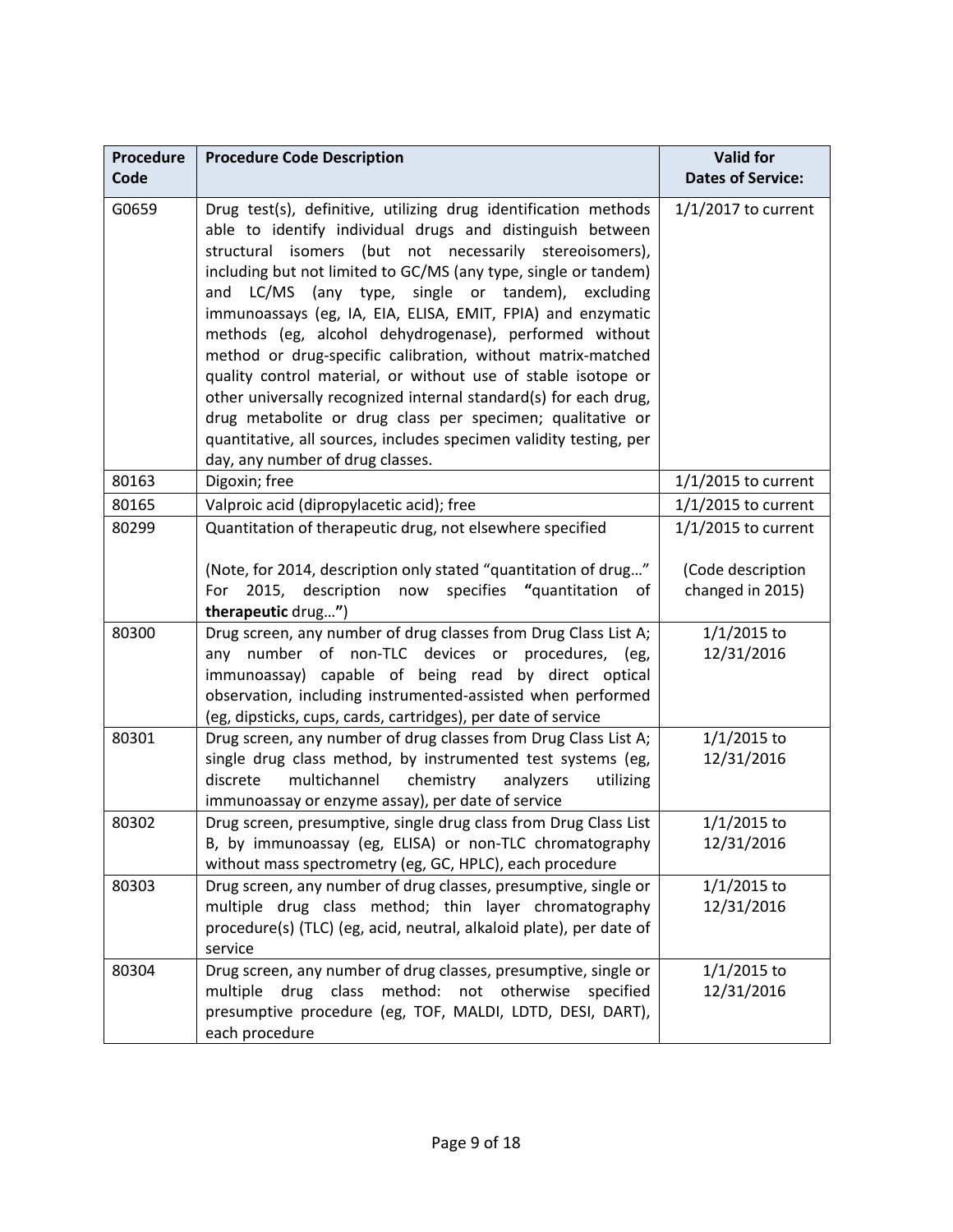| <b>Procedure</b><br>Code | <b>Procedure Code Description</b>                                                                                                                                                                                                                                                                                                                                                                                                                           | <b>Valid for</b><br><b>Dates of Service:</b> |
|--------------------------|-------------------------------------------------------------------------------------------------------------------------------------------------------------------------------------------------------------------------------------------------------------------------------------------------------------------------------------------------------------------------------------------------------------------------------------------------------------|----------------------------------------------|
| 80305                    | Drug test(s), presumptive, any number of drug classes, any<br>number of devices or procedures (eg, immunoassay); capable<br>of being read by direct optical observation only (eg, dipsticks,<br>cups, cards, cartridges) includes sample validation when<br>performed, per date of service                                                                                                                                                                  | $1/1/2017$ to current                        |
| 80306                    | Drug test(s), presumptive, any number of drug classes, any<br>number of devices or procedures (eg, immunoassay); read by<br>instrument assisted direct optical observation (eg, dipsticks,<br>cups, cards, cartridges), includes sample validation when<br>performed, per date of service                                                                                                                                                                   | $1/1/2017$ to current                        |
| 80307                    | Drug test(s), presumptive, any number of drug classes, any<br>number of devices or procedures, by instrument chemistry<br>analyzers (eg, utilizing immunoassay [eg, EIA, ELISA, EMIT, FPIA,<br>IA, KIMS, RIA]), chromatography (eg, GC, HPLC), and mass<br>spectrometry either with or without chromatography, (eg,<br>DART, DESI, GC-MS, GC-MS/MS, LC-MS, LC-MS/MS, LDTD,<br>MALDI, TOF) includes sample validation when performed, per<br>date of service | $1/1/2017$ to current                        |
| 80320                    | Alcohols                                                                                                                                                                                                                                                                                                                                                                                                                                                    | $1/1/2015$ to current                        |
| 80321                    | Alcohol biomarkers; 1 or 2                                                                                                                                                                                                                                                                                                                                                                                                                                  | $1/1/2015$ to current                        |
| 80322                    | Alcohol biomarkers; 3 or more                                                                                                                                                                                                                                                                                                                                                                                                                               | $1/1/2015$ to current                        |
| 80323                    | Alkaloids, not otherwise specified                                                                                                                                                                                                                                                                                                                                                                                                                          | $1/1/2015$ to current                        |
| 80324                    | Amphetamines; 1 or 2                                                                                                                                                                                                                                                                                                                                                                                                                                        | $1/1/2015$ to current                        |
| 80325                    | Amphetamines; 3 or 4                                                                                                                                                                                                                                                                                                                                                                                                                                        | $1/1/2015$ to current                        |
| 80326                    | Amphetamines; 5 or more                                                                                                                                                                                                                                                                                                                                                                                                                                     | $1/1/2015$ to current                        |
| 80327                    | Anabolic steroids; 1 or 2                                                                                                                                                                                                                                                                                                                                                                                                                                   | $1/1/2015$ to current                        |
| 80328                    | Anabolic steroids; 3 or more                                                                                                                                                                                                                                                                                                                                                                                                                                | $1/1/2015$ to current                        |
| 80329                    | Analgesics, non-opioid; 1 or 2                                                                                                                                                                                                                                                                                                                                                                                                                              | $1/1/2015$ to current                        |
| 80330                    | Analgesics, non-opioid; 3-5                                                                                                                                                                                                                                                                                                                                                                                                                                 | $1/1/2015$ to current                        |
| 80331                    | Analgesics, non-opioid; 6 or more                                                                                                                                                                                                                                                                                                                                                                                                                           | 1/1/2015 to current                          |
| 80332                    | Antidepressants, serotonergic class; 1 or 2                                                                                                                                                                                                                                                                                                                                                                                                                 | $1/1/2015$ to current                        |
| 80333                    | Antidepressants, serotonergic class; 3-5                                                                                                                                                                                                                                                                                                                                                                                                                    | $1/1/2015$ to current                        |
| 80334                    | Antidepressants, serotonergic class; 6 or more                                                                                                                                                                                                                                                                                                                                                                                                              | $1/1/2015$ to current                        |
| 80335                    | Antidepressants, tricyclic and other cyclicals; 1 or 2                                                                                                                                                                                                                                                                                                                                                                                                      | $1/1/2015$ to current                        |
| 80336                    | Antidepressants, tricyclic and other cyclicals; 3-5                                                                                                                                                                                                                                                                                                                                                                                                         | $1/1/2015$ to current                        |
| 80337                    | Antidepressants, tricyclic and other cyclicals; 6 or more                                                                                                                                                                                                                                                                                                                                                                                                   | $1/1/2015$ to current                        |
| 80338                    | Antidepressants, not otherwise specified                                                                                                                                                                                                                                                                                                                                                                                                                    | $1/1/2015$ to current                        |
| 80339                    | Antiepileptics, not otherwise specified; 1-3                                                                                                                                                                                                                                                                                                                                                                                                                | $1/1/2015$ to current                        |
| 80340                    | Antiepileptics, not otherwise specified; 4-6                                                                                                                                                                                                                                                                                                                                                                                                                | $1/1/2015$ to current                        |
| 80341                    | Antiepileptics, not otherwise specified; 7 or more                                                                                                                                                                                                                                                                                                                                                                                                          | $1/1/2015$ to current                        |
| 80342                    | Antipsychotics, not otherwise specified; 1-3                                                                                                                                                                                                                                                                                                                                                                                                                | $1/1/2015$ to current                        |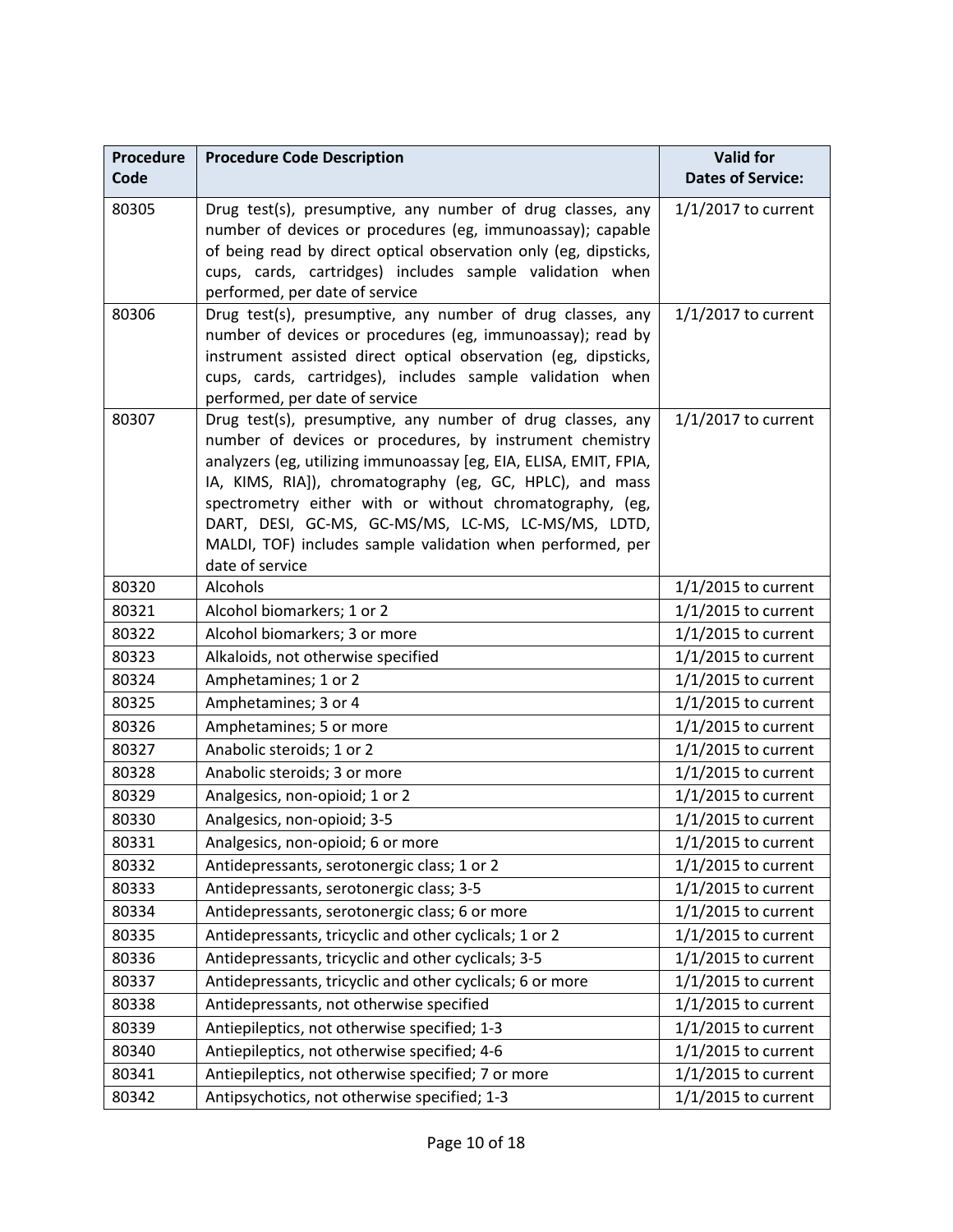| <b>Procedure</b> | <b>Procedure Code Description</b>                                 | <b>Valid for</b>         |
|------------------|-------------------------------------------------------------------|--------------------------|
| Code             |                                                                   | <b>Dates of Service:</b> |
| 80343            | Antipsychotics, not otherwise specified; 4-6                      | $1/1/2015$ to current    |
| 80344            | Antipsychotics, not otherwise specified; 7 or more                | 1/1/2015 to current      |
| 80345            | <b>Barbiturates</b>                                               | $1/1/2015$ to current    |
| 80346            | Benzodiazepines; 1-12                                             | $1/1/2015$ to current    |
| 80347            | Benzodiazepines; 13 or more                                       | $1/1/2015$ to current    |
| 80348            | Buprenorphine                                                     | $1/1/2015$ to current    |
| 80349            | Cannabinoids, natural                                             | 1/1/2015 to current      |
| 80350            | Cannabinoids, synthetic; 1-3                                      | 1/1/2015 to current      |
| 80351            | Cannabinoids, synthetic; 4-6                                      | $1/1/2015$ to current    |
| 80352            | Cannabinoids, synthetic; 7 or more                                | $1/1/2015$ to current    |
| 80353            | Cocaine                                                           | 1/1/2015 to current      |
| 80354            | Fentanyl                                                          | $1/1/2015$ to current    |
| 80355            | Gabapentin, non-blood                                             | $1/1/2015$ to current    |
| 80356            | Heroin metabolite                                                 | $1/1/2015$ to current    |
| 80357            | Ketamine and norketamine                                          | 1/1/2015 to current      |
| 80358            | Methadone                                                         | 1/1/2015 to current      |
| 80359            | Methylenedioxyamphetamines (MDA, MDEA, MDMA)                      | 1/1/2015 to current      |
| 80360            | Methylphenidate                                                   | $1/1/2015$ to current    |
| 80361            | Opiates, 1 or more                                                | $1/1/2015$ to current    |
| 80362            | Opioids and opiate analogs; 1 or 2                                | $1/1/2015$ to current    |
| 80363            | Opioids and opiate analogs; 3 or 4                                | 1/1/2015 to current      |
| 80364            | Opioids and opiate analogs; 5 or more                             | 1/1/2015 to current      |
| 80365            | Oxycodone                                                         | 1/1/2015 to current      |
| 80366            | Pregabalin                                                        | 1/1/2015 to current      |
| 80367            | Propoxyphene                                                      | 1/1/2015 to current      |
| 80368            | Sedative hypnotics (non-benzodiazepines)                          | 1/1/2015 to current      |
| 80369            | Skeletal muscle relaxants; 1 or 2                                 | 1/1/2015 to current      |
| 80370            | Skeletal muscle relaxants; 3 or more                              | 1/1/2015 to current      |
| 80371            | Stimulants, synthetic                                             | $1/1/2015$ to current    |
| 80372            | Tapentadol                                                        | $1/1/2015$ to current    |
| 80373            | Tramadol                                                          | $1/1/2015$ to current    |
| 80374            | Stereoisomer (enantiomer) analysis, single drug class             | 1/1/2015 to current      |
| 80375            | Drug(s) or substance(s), definitive, qualitative or quantitative, | $1/1/2015$ to current    |
|                  | not otherwise specified; 1-3                                      |                          |
| 80376            | Drug(s) or substance(s), definitive, qualitative or quantitative, | $1/1/2015$ to current    |
|                  | not otherwise specified; 4-6                                      |                          |
| 80377            | Drug(s) or substance(s), definitive, qualitative or quantitative, | $1/1/2015$ to current    |
|                  | not otherwise specified; 7 or more                                |                          |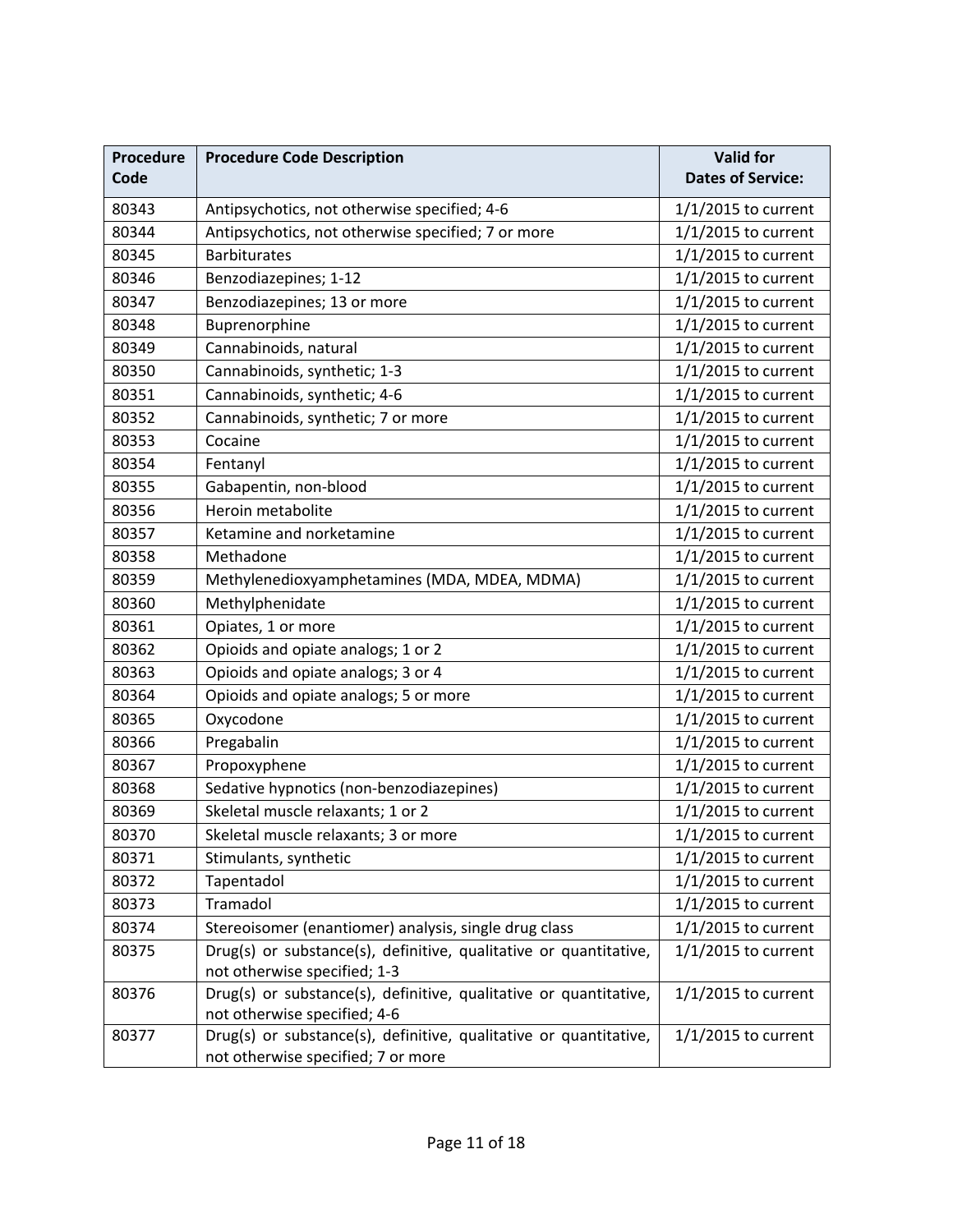| Procedure<br>Code | <b>Procedure Code Description</b>                                  | <b>Valid for</b><br><b>Dates of Service:</b> |
|-------------------|--------------------------------------------------------------------|----------------------------------------------|
|                   | Urinalysis, by dip stick or tablet reagent for bilirubin, glucose, | All                                          |
|                   | hemoglobin, ketones, leukocytes, nitrite, pH, protein, specific    |                                              |
|                   | gravity, urobilinogen, any number of these constituents; non-      |                                              |
| 81000             | automated, with microscopy                                         |                                              |
|                   | Urinalysis, by dip stick or tablet reagent for bilirubin, glucose, | All                                          |
|                   | hemoglobin, ketones, leukocytes, nitrite, pH, protein, specific    |                                              |
|                   | gravity, urobilinogen, any number of these constituents;           |                                              |
| 81001             | automated, with microscopy                                         |                                              |
|                   | Urinalysis, by dip stick or tablet reagent for bilirubin, glucose, | All                                          |
|                   | hemoglobin, ketones, leukocytes, nitrite, pH, protein, specific    |                                              |
|                   | gravity, urobilinogen, any number of these constituents; non-      |                                              |
| 81002             | automated, without microscopy                                      |                                              |
| 81003             | Urinalysis, by dip stick or tablet reagent for bilirubin, glucose, | All                                          |
|                   | hemoglobin, ketones, leukocytes, nitrite, pH, protein, specific    |                                              |
|                   | gravity, urobilinogen, any number of these constituents;           |                                              |
|                   | automated, without microscopy                                      |                                              |
|                   | Urinalysis; qualitative or semiquantitative, except                | All                                          |
| 81005             | immunoassays                                                       |                                              |
| 81099             | Unlisted urinalysis procedure                                      | All                                          |
| 82570             | Creatinine; other source                                           | All                                          |
| 83935             | Osmolality; urine                                                  | All                                          |
| 83986             | pH; body fluid, not otherwise specified                            | All                                          |
| 83992             | Phencyclidine (PCP)                                                | All                                          |
| 84311             | Spectrophotometry, analyte not elsewhere specified                 | All                                          |

### **Diagnosis Codes**

### **Common Related ICD-10-CM Diagnosis Codes**

(list not all-inclusive)

| <b>ICD-10-CM</b><br><b>Diagnosis</b><br>Code | <b>Diagnosis Code Description</b>                  |
|----------------------------------------------|----------------------------------------------------|
| Z79.3                                        | Long term (current) use of hormonal contraceptives |
| Z79.891                                      | Long term (current) use of opiate analgesic        |
| Z79.899                                      | Other long term (current) drug therapy             |

### **Coding Guidelines**

"Documentation and recordkeeping requirements… We clarified that we do not require the signature of the ordering physician on a requisition for laboratory tests. However, documentation that the physician ordered the test must be available upon our request." (CMS 42 CFR 410<sup>9</sup>, page 4)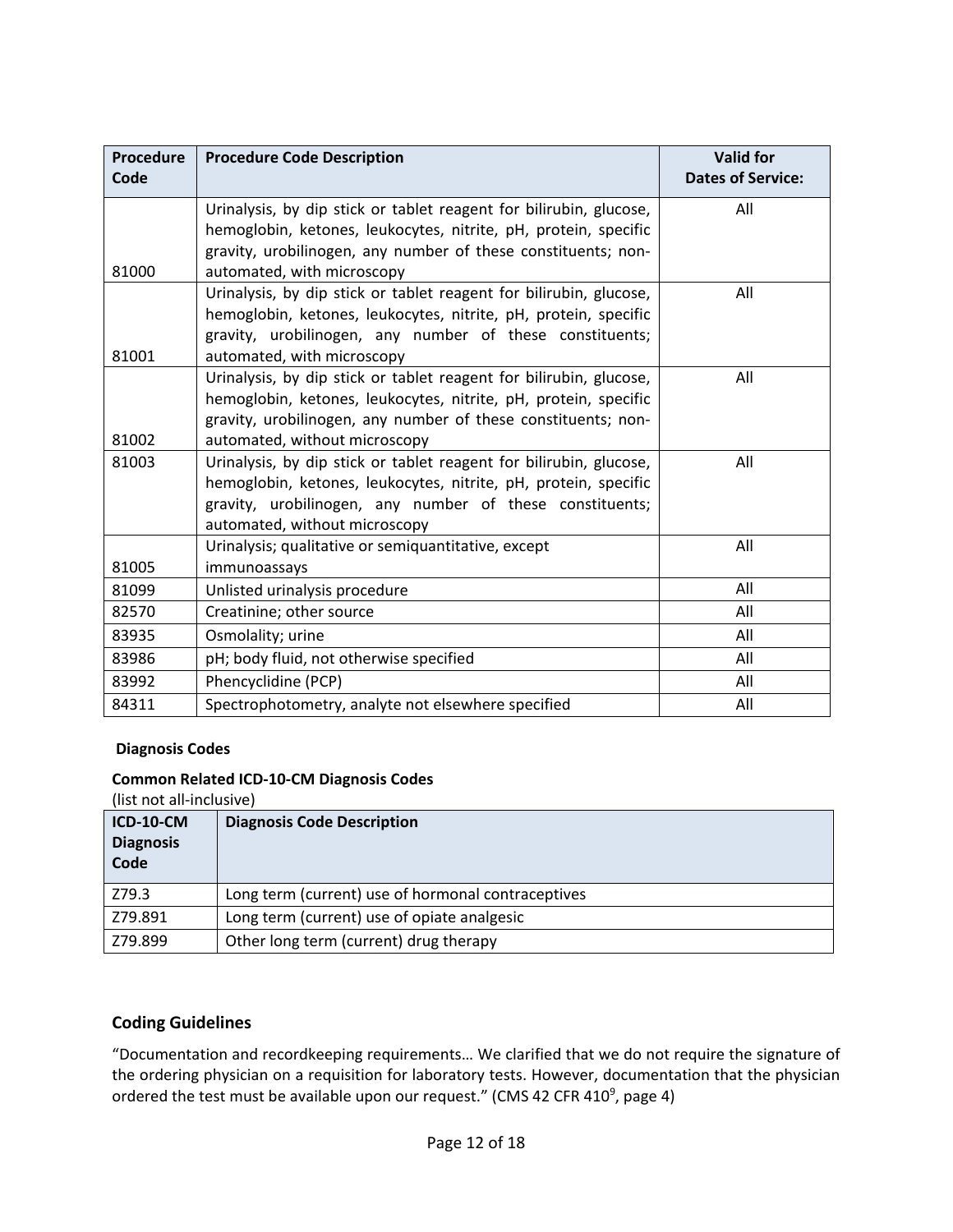"*Response [to public comments of proposed rule]:* Regulations set forth at § 410.32(a) require that diagnostic x-ray tests, diagnostic laboratory tests, and other diagnostic tests must be ordered by the physician who is treating the beneficiary for a specific medical problem and who uses the results in the management of the beneficiary's specific medical problem. Some have interpreted this regulation to require a physician's signature on the requisition as documentation of the physician's order. While the signature of a physician on a requisition is one way of documenting that the treating physician ordered the test, it is not the only permissible way of documenting that the test has been ordered. For example, the physician may document the ordering of specific tests in the patient's medical record. As stated in the preamble to the March 10, 2000 proposed rule, we will publish an instruction to Medicare contractors clarifying that the signature of the ordering physician is not required for Medicare purposes on a requisition for a clinical diagnostic laboratory test…. Authorization does not equate to physician signature; the CLIA regulations provide, for example, that the patient's chart or medical record may be used as the test requisition. The CLIA regulations address this written authorization as a means of ensuring that laboratories are not performing tests that were not authorized. They do not address or conflict with the requirement that there be documentation of the physician's order available upon request of the Medicare contractor. Of course, if the physician signs the requisition himself, it would satisfy both the requirement in § 410.32(a) and § 405.1105." (CMS 42 CFR 410<sup>9</sup>, page 16)

"Clarification the signature is not required on requisition as contained in section III.D.3 of the proposed rule." (CMS 42 CFR 410<sup>9</sup>, page 21)

"**NOTE**: No signature is required on orders for clinical diagnostic tests paid on the basis of the clinical laboratory fee schedule, the physician fee schedule, or for physician pathology services; … While a physician order is not required to be signed, the physician must clearly document, in the medical record, his or her intent that the test be performed."  $(CMS^{10})$ 

"If the order is communicated via telephone, both the treating physician/practitioner or his/her office, and the testing facility must document the telephone call in their respective copies of the beneficiary's medical records."  $(CMS<sup>10</sup>)$ 

### "**Q18. If a lab requisition form is dated and includes a valid legible provider signature, is that considered a valid order?**

A18. Yes, it would be considered valid for the signature requirement; however, the test is subject to medical necessity by the provider's intent that the clinical diagnostic test should be performed.

### **Q19. To clarify clinical lab reports and the signature requirements, should the reports be signed by the ordering provider or the lab director?**

A19. The order should be authenticated by the provider via a handwritten or electronic signature. **Note:** There are some circumstances for which an order does not need to be signed. As an example, orders for clinical diagnostic lab tests are not required to be signed. The rules in 42 CFR 410 and IOM Medicare Benefit Policy Manual, Publication 100-02, Chapter 15, Section 80.6.1, state that if the order for the clinical diagnostic test is unsigned, there must be medical documentation by the treating physician (e.g. a progress note) that he/she intended the clinical diagnostic test be performed. This documentation showing the intent that the test be performed must be authenticated by the author via a handwritten or electronic signature." (Noridian Medicare $11$ )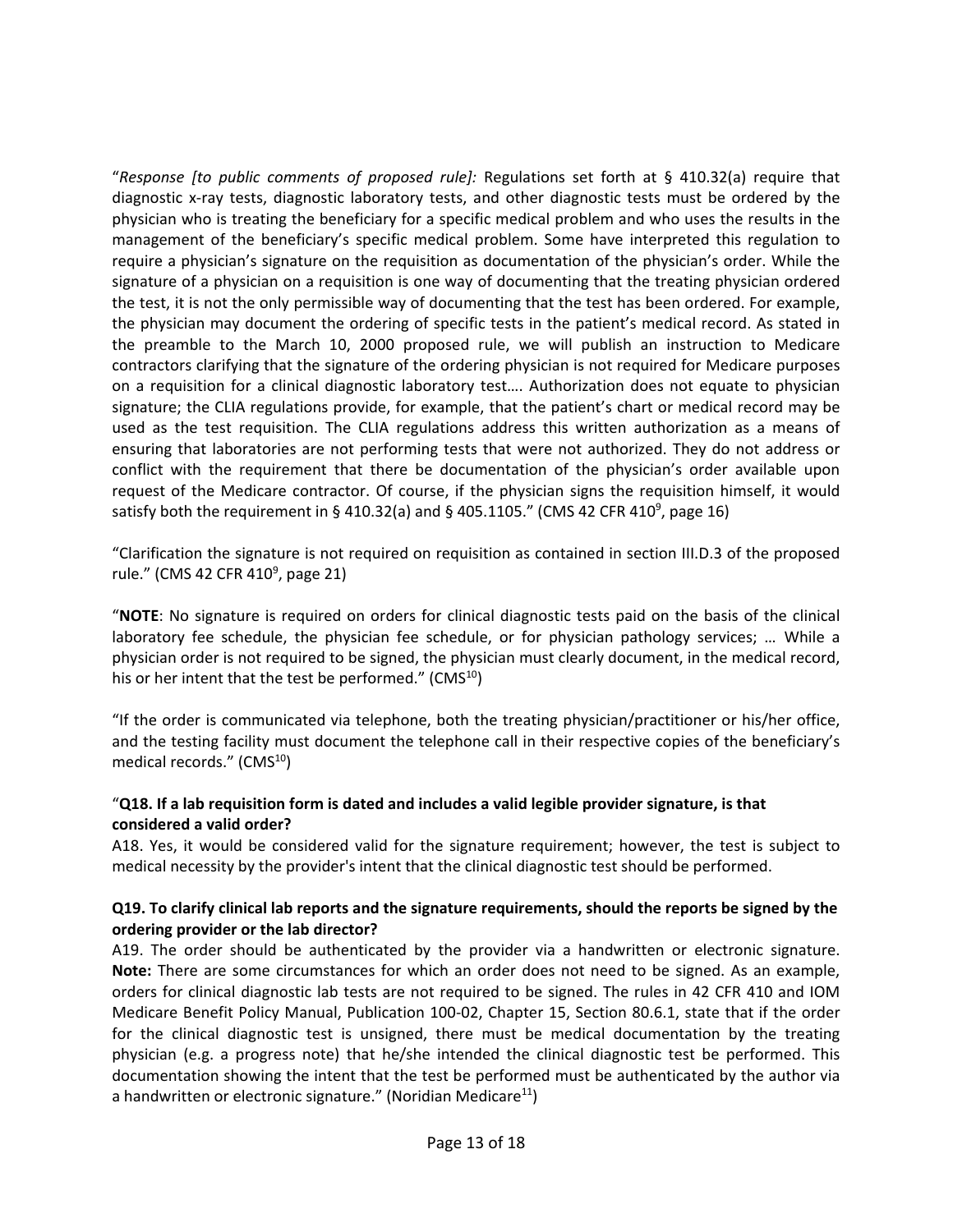Both G0431 and G0434 are reported *once per patient encounter.* These codes are reported with one (1) unit of service (UOS) unit, regardless of the number of drug classes tested and irrespective of the use or presence of the QW modifier on claim lines.

- The vast majority of the time, no more than one (1) Unit of Service (UOS) unit per day should be billed.
- There could be rare instances where a patient has more than one patient encounter in a single day resulting in multiple, medically necessary screening tests for drugs performed on the same single day.
	- $\circ$  For instance, a patient seen in an outpatient pain clinic who requires a drug screening test as a part of his/her care is later admitted to an emergency department after an automobile accident and requires another medically necessary drug screening test.
	- $\circ$  The second screening test from the second, separate and distinct patient encounter should be reported with modifier 59 attached.
- Medically Unlikely Edits (MUE) quantity limits exist for many codes billed for these services. These edits define the maximum number of units of service (UOS) under most circumstances allowable by the same provider for the same beneficiary on the same date of service.
- Modifier 59 does not necessarily bypass a quantity limit such as an MUE. These denials may need to be appealed with supporting medical records documentation

"Presumptive Drug Class procedures are used to identify possible use or non-use of a drug or drug class." (AMA<sup>5</sup>)

"Definitive Drug Class procedures are qualitative or quantitative tests to identify possible use or non-use of a drug. These tests identify specific drugs and associated metabolites, if performed."  $(AMA<sup>5</sup>)$ 

"A presumptive test may be followed by a definitive test in order to specifically identify drugs or metabolites...A presumptive test is not required prior to a definitive test."  $(AMA<sup>5</sup>)$ 

"All drug class immunoassays are considered presumptive, whether qualitative, semi-quantitative, or quantitative." (AMA<sup>5</sup>)

"Methods that cannot distinguish between structural isomers (such as morphine and hydromorphone or methamphetamine and phentermine) are also considered presumptive." (AMA<sup>5</sup>)

"Therapeutic Drug Assays are performed to monitor clinical response to a known, prescribed medication." (AMA<sup>6</sup>)

"After further consideration of public comments on this issue, we are [CMS is] implementing the following changes for drug testing for Calendar Year (CY) 2016:

- 1. Delete the following G-codes:
	- a. G0431, G0434
	- b. HCPCS codes G6030 through G6058
- 2. Continue to not recognize the AMA CPT codes 80300 80377
- 3. For presumptive testing, create three G codes. Only one of the three presumptive G codes may be billed per day.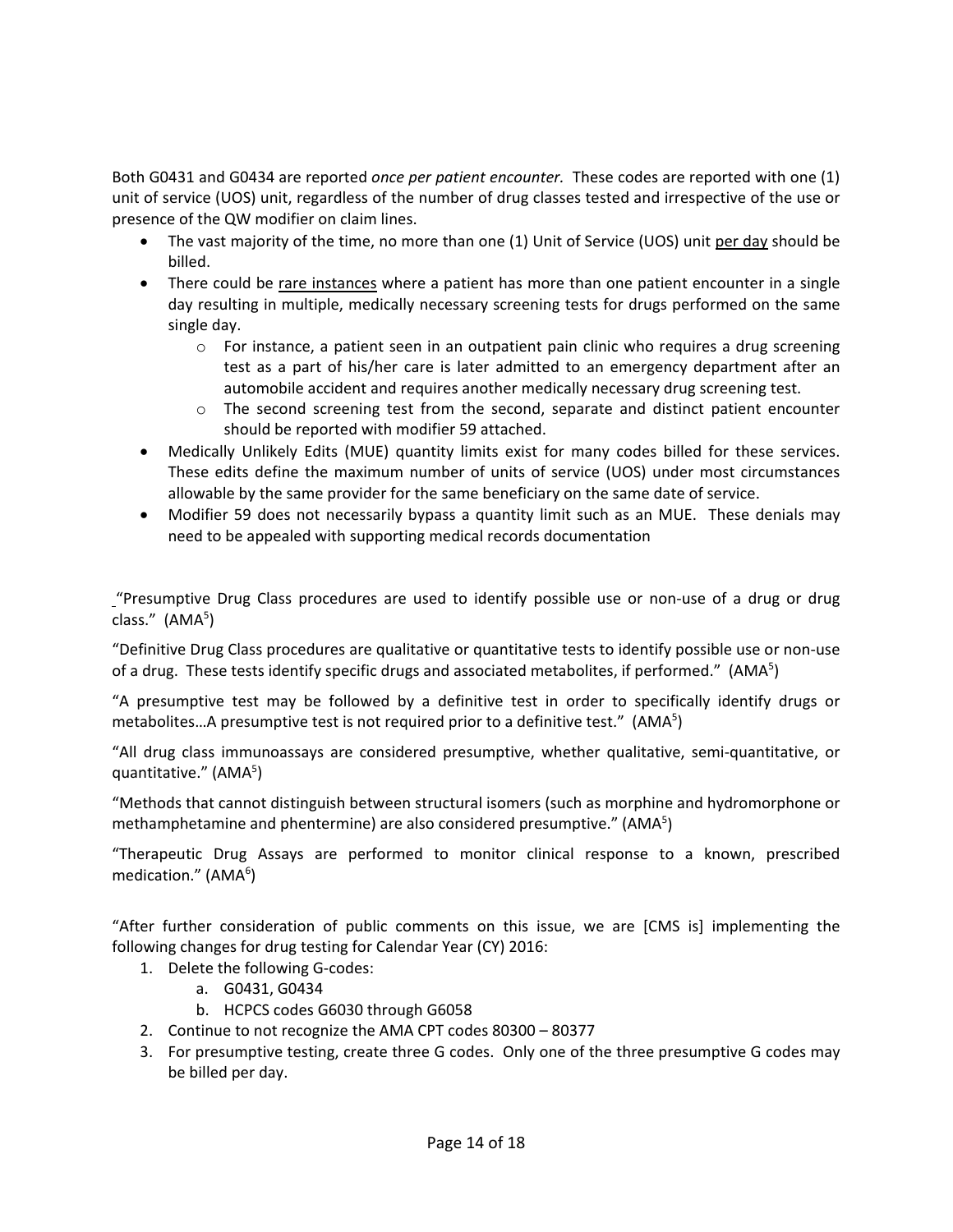- 4. For definitive testing, create four G codes. Only one of the four definitive G codes may be billed per day.
- 5. For definitive testing, the unit used to determine the appropriate definitive G code to bill is "drug class."
- 6. Each drug class may only be used once per day in determining the appropriate definitive G code to bill.
- 7. Drug classes are listed below and are consistent with their usage in the AMA CPT Manual. The AMA CPT Manual may be consulted for examples of individual drugs within each class.
	- Alcohol(s)
	- Alcohol Biomarkers
	- Alkaloids, not otherwise Specified
	- Amphetamines
	- Anabolic steroids
	- Analgesics, non-opioid
	- Antidepressants, serotonergic class
	- Antidepressants, Tricyclic and other cyclicals
	- Antidepressants, not otherwise specified
	- Antiepileptics, not otherwise specified
	- Antipsychotics, not otherwise specified
	- Barbiturates
	- Benzodiazepines
	- Buprenorphine
	- Cannabinoids, natural
	- Cannabinoids, synthetic
	- Cocaine
	- Fentanyls
	- Gabapentin, non-blood
	- Heroin metabolite
	- Ketamine and Norketamine
	- Methadone
	- Methylenedioxya mphetamines
	- Methylphenidate
	- Opiates
	- Opioids and opiate analogs
	- Oxycodone
	- Phencyclidine
	- Pregabalin
	- Propoxyphene
	- Sedative Hypnotics (nonbenzodiazepines)
	- Skeletal muscle relaxants
	- Stereoisomer (enantiomer) analysis
	- Stimulants, synthetic
	- Tapentadol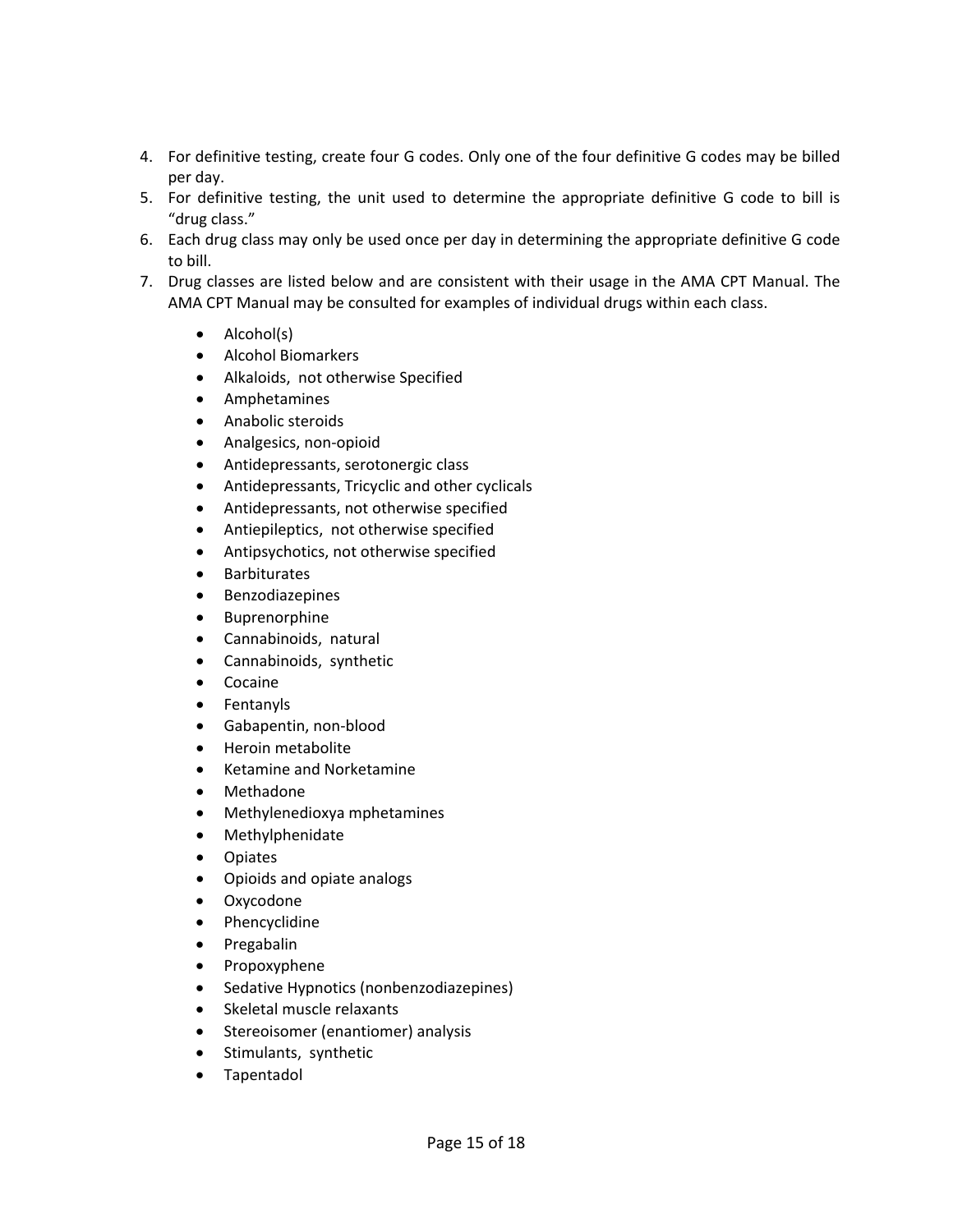- Tramadol
- Drug(s) or substance(s), definitive, or quantitative, not otherwise specified;"

(CMS<sup>8</sup>)

### **Cross References**

- A. "Therapeutic Drug Monitoring" Moda Health Medical Necessity Criteria.
- B. "Medical Records Documentation Standards." Moda Health Reimbursement Policy Manual, RPM039.

### **References & Resources**

- 1. CMS. "Medicare Drug Screen Testing." *MLN Matters,* SE1105, February 14, 2011. https://www.cms.gov/MLNMattersArticles/Downloads/SE1105.pdf.
- 2. "Terminology." *Drug Test Success.* Accessed November 15, 2011, http://www.drugtestsuccess.com/terminology.htm .
- 3. Bolen, Jennifer, JD (The Legal Side of Pain). "Want to Minimize the Potential for a Fraud and Abuse Investigation of Your DRUG TESTING Practices? Then Take Control of Your Testing Platform and Clinical Laboratory Partner "*Auditing for Compliance and Education, Inc. (ACE)*. Published December 3, 2010. Accessed October 25, 2011, [http://www.aceanesthesiapain.com/LinkClick.aspx?fileticket=rsjrYYPEsfA%3d&tabid=88.](http://www.aceanesthesiapain.com/LinkClick.aspx?fileticket=rsjrYYPEsfA%3d&tabid=88)
- 4. American Medical Association. *2015 CPT Changes – An Insider's View.* Chicago: AMA Press, 2014, pp. 193-235.
- 5. American Medical Association. "Drug Assay Guidelines." *2015 CPT Book, Professional Edition.* Chicago: AMA Press, 2014, p. 467-471.
- 6. American Medical Association. "Therapeutic Drug Assays." *2015 CPT Book, Professional Edition.* Chicago: AMA Press, 2014, p. 476.
- 7. CMS. "Clinical Laboratory Fee Schedule (CLFS) Final Determinations." Published November 24, 2014. Accessed January 13, 2015, *[http://www.cms.gov/Medicare/Medicare-Fee-for-Service-](http://www.cms.gov/Medicare/Medicare-Fee-for-Service-Payment/ClinicalLabFeeSched/Downloads/CY2015-CLFS-Codes-Final-Determinations.pdf)[Payment/ClinicalLabFeeSched/Downloads/CY2015-CLFS-Codes-Final-Determinations.pdf](http://www.cms.gov/Medicare/Medicare-Fee-for-Service-Payment/ClinicalLabFeeSched/Downloads/CY2015-CLFS-Codes-Final-Determinations.pdf)* .
- 8. CMS. "Calendar Year (CY) 2016 Clinical Laboratory Fee Schedule (CLFS) Final Determinations." Accessed January 4, 2016. *[https://www.cms.gov/Medicare/Medicare-Fee-for-Service-](https://www.cms.gov/Medicare/Medicare-Fee-for-Service-Payment/ClinicalLabFeeSched/Downloads/CY2016-CLFS-Codes-Final-Determinations.pdf)[Payment/ClinicalLabFeeSched/Downloads/CY2016-CLFS-Codes-Final-Determinations.pdf](https://www.cms.gov/Medicare/Medicare-Fee-for-Service-Payment/ClinicalLabFeeSched/Downloads/CY2016-CLFS-Codes-Final-Determinations.pdf)* .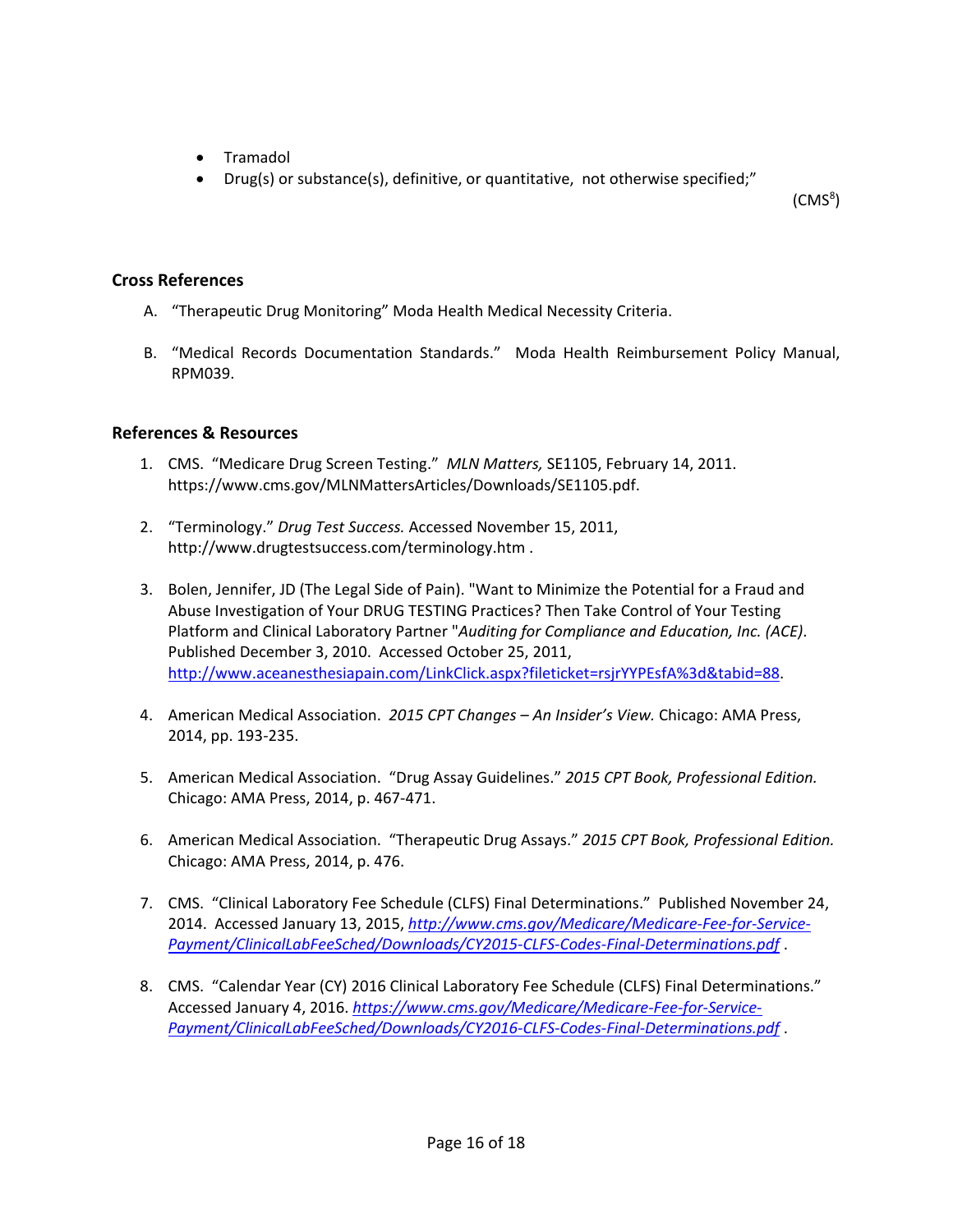- 9. CMS. Medicare Program; Negotiated Rulemaking: Coverage and Administrative Policies for Clinical Diagnostic Laboratory Services; Final Rule (42 CFR Part 410). Federal Register / Vol. 66, No. 226.<https://www.cms.gov/medicare/coverage/coveragegeninfo/downloads/lab1.pdf>.
- 10. CMS. "Definitions, Order." *Medicare Benefit Policy Manual* (Pub. 100-2). Chapter 15 Covered Medical and Other Health Services, § 80.6.1.
- 11. Noridian Medicare. "Signature Requirement Questions and Answers." Updated February 2015. Last accessed January 7, 2016. [https://med.noridianmedicare.com/web/jfb/cert](https://med.noridianmedicare.com/web/jfb/cert-reviews/signature-requirement-q-a)[reviews/signature-requirement-q-a](https://med.noridianmedicare.com/web/jfb/cert-reviews/signature-requirement-q-a) .
- 12. CMS. "Calendar Year (CY) 2017 Clinical Laboratory Fee Schedule (CLFS) Final Determinations." Accessed January 9, 2017. [https://www.cms.gov/Medicare/Medicare-Fee-for-Service-](https://www.cms.gov/Medicare/Medicare-Fee-for-Service-Payment/ClinicalLabFeeSched/Downloads/CY2017-CLFS-Codes-Final-Determinations.pdf)[Payment/ClinicalLabFeeSched/Downloads/CY2017-CLFS-Codes-Final-Determinations.pdf](https://www.cms.gov/Medicare/Medicare-Fee-for-Service-Payment/ClinicalLabFeeSched/Downloads/CY2017-CLFS-Codes-Final-Determinations.pdf)

# **Background Information**

Clinical drug testing is used in pain management and in substance abuse screening and treatment programs. The testing may be used to detect prescribed, therapeutic drugs, prescription drugs of abuse, illicit drugs, and/or other substances such as nicotine.

Currently, there are no real clinical guidelines or consensus on who to test, how often, and for what drugs. As a result, this testing has become an area ripe for the submission of fraudulent and abusive claims for reimbursement. (Bolen<sup>3</sup>) Issues of severe overutilization, upcoding, unbundling, and inadequate documentation from the ordering practitioner have resulted in increased government and payor scrutiny of these tests.

Procedure codes changed for clinical drug testing in 2015 2016, and again in 2017. CMS and CPT (AMA) have different codes and coding guidelines for the same testing services during these changes. This policy has been updated to address these changes and clarify our policy and requirements, which will vary based on the date the testing services were rendered.

### **IMPORTANT STATEMENT**

The purpose of this Reimbursement Policy is to document Moda Health's payment guidelines for those services covered by a member's medical benefit plan. Healthcare providers (facilities, physicians and other professionals) are expected to exercise independent medical judgment in providing care to members. Moda Health Reimbursement Policy is not intended to impact care decisions or medical practice.

Providers are responsible for accurately, completely, and legibly documenting the services performed. Billed codes shall be fully supported in the medical record and/or office notes. Providers are expected to submit claims for services rendered using valid codes from HIPAA-approved code sets. Claims are to be coded appropriately according to industry standard coding guidelines (including but not limited to UB